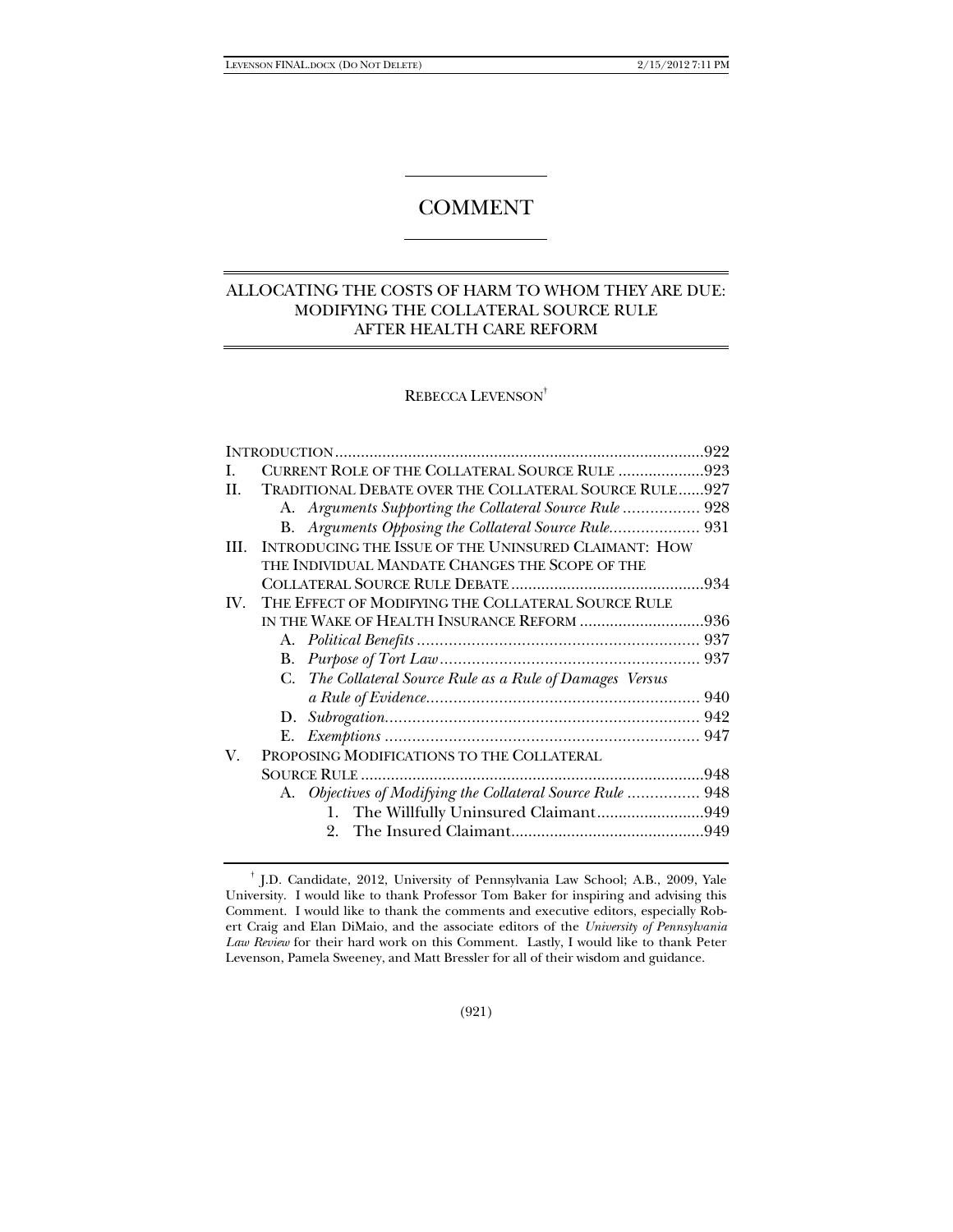| 3. The Claimant Exempt from                                     |  |
|-----------------------------------------------------------------|--|
|                                                                 |  |
| B. Model Statute for the Introduction of Evidence Pertaining to |  |
|                                                                 |  |
|                                                                 |  |
|                                                                 |  |
|                                                                 |  |

#### **INTRODUCTION**

For decades, the collateral source rule has been a target of tort reform on both state and national levels.<sup>1</sup> The rule, which at common law prohibits the introduction of evidence regarding collateral payments received by the claimant in a suit for damages,<sup>2</sup> has sparked a long-standing debate. Its proponents cite its potential to align the costs of injury with tortfeasors and to deter tortious conduct, while its opponents claim that the rule results in double recovery for claimants and inflated insurance costs. The result of this debate has been varied treatment of the rule, with some states following the common law rule, some limiting its application, and some abrogating it in full.<sup>3</sup> Calls for tort reform have been widely influential throughout the states. Most states have already limited or abrogated the rule, and it is possible that other states as well as the federal government may follow suit.<sup>4</sup>

The application of the collateral source rule has become more complicated since the passage of the Patient Protection and Affordable Care Act,<sup>5</sup> which contains a provision establishing an individual mandate to obtain health insurance.<sup>6</sup> While the insured plaintiff may have benefitted from the collateral source rule before the Affordable

<sup>1</sup> *See, e.g.*, James L. Branton, *The Collateral Source Rule*, 18 ST. MARY'S L.J. 883, 887- 89 (1987); Amanda Edwards, Recent Developments, *Medical Malpractice Non-Economic Damages Caps*, 43 HARV. J. ON LEG. 213, 213-14 (2006) (explaining proposed federal tort reform bills that included measures to repeal the collateral source rule). 2

*See* RESTATEMENT (SECOND) OF TORTS § 920A(2) (1979) ("Payments made to or benefits conferred on the injured party from other sources are not credited against the tortfeasor's liability, although they cover all or a part of the harm for which the tortfeasor is liable.").<br><sup>3</sup> *See infra* notes 21-23.

*See, e.g.*, H.R. 5, 112th Cong. § 6 (2011) ("In any health care lawsuit involving injury or wrongful death, any party may introduce evidence of collateral source benefits."). 5

 $5$  Patient Protection and Affordable Care Act (Affordable Care Act), Pub. L. No. 111-148, 124 Stat. 119 (2010) (to be codified as amended in scattered sections of 21, 25, 26, 29, and 42 U.S.C.). 6 *Id.* § 1501(a)–(b), 28 U.S.C.A. § 5000A(a)–(b) (West Supp. 2011), *invalidated in* 

*part by* Florida v. Dep't of Health & Human Servs., 648 F.3d 125 (11th Cir. 2011), *cert. granted*, No. 11-0398, 2011 WL 5515164 (U.S. Nov. 14, 2011).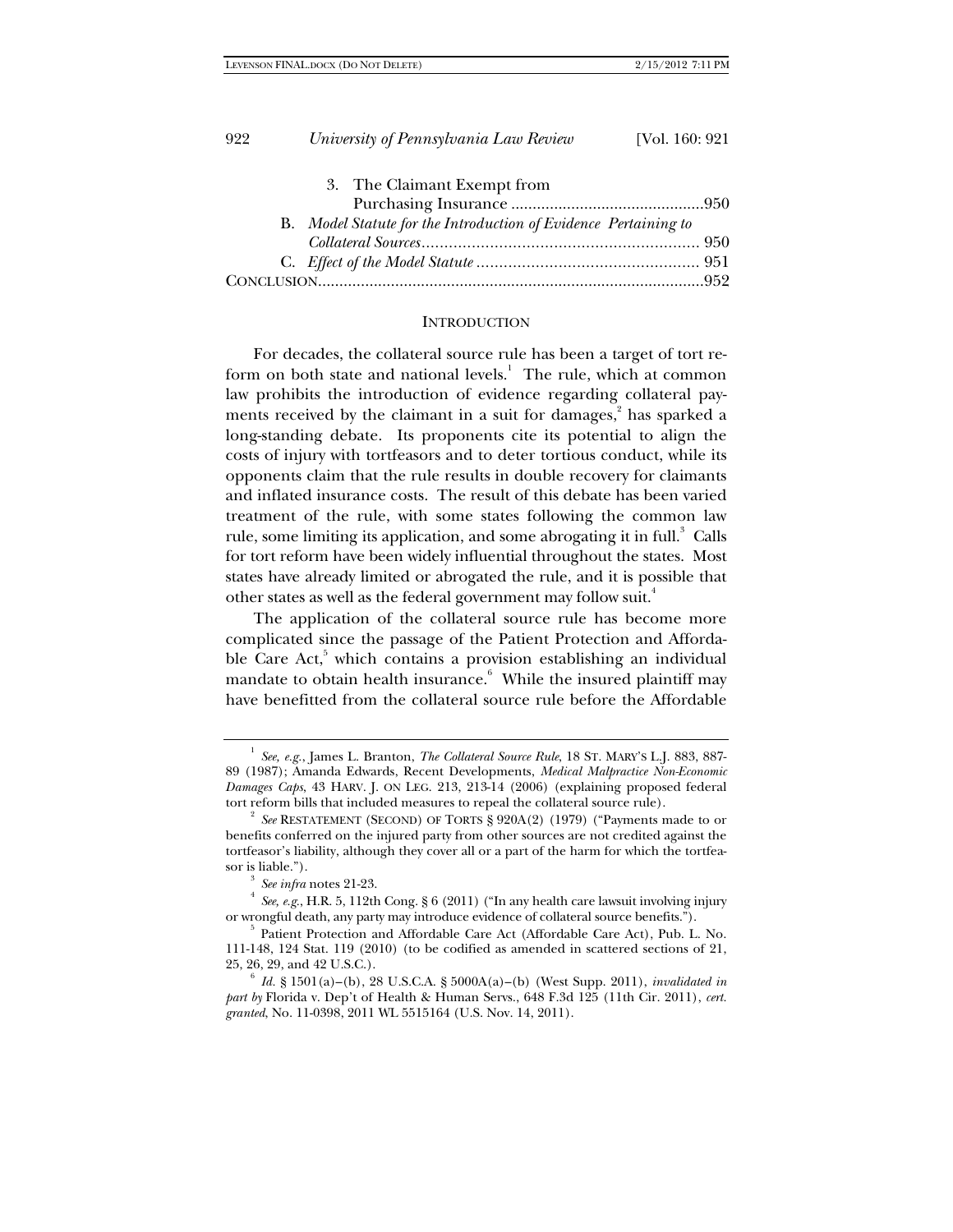Care Act was passed, now an uninsured claimant may benefit under the rule.<sup>7</sup> Under the common law collateral source rule, evidence that a plaintiff has chosen to shirk his obligation to purchase insurance must be excluded.<sup>8</sup> The rule's ban of insurance evidence may have the result of protecting—as opposed to penalizing—uninsured claimants. The decision to forgo insurance that may have covered the uninsured claimants' medical expenses is hidden from the jury, whose members presumably have complied with the mandate. Under the new health care law, both insured and uninsured plaintiffs stand to gain from the use of the collateral source rule. This outcome may provide an additional incentive for states and the federal government to limit or change the common law rule.

Although commentators have put forth many arguments both supporting and opposing the use of the collateral source rule, they have proposed fewer models for its revision. This Comment will provide a model for updating and partially abrogating the collateral source rule in personal injury cases. It will examine the effect that the model will have on the outcome of these cases and the fulfillment of new policy goals in the wake of health care reform. Part I will explain the current state of the collateral source rule and will provide an overview of how it has been changed across the states. Part II will summarize the debate surrounding the elimination of the rule. Part III will address how the Affordable Care Act has changed this debate. Part IV will evaluate the consequences of modifying the collateral source rule in personal injury cases. Finally, Part V will provide a model for limiting the rule.

### I. CURRENT ROLE OF THE COLLATERAL SOURCE RULE

The common law collateral source rule prohibits reducing the amount of damages that an injured claimant is entitled to receive from the tortfeasor as compensation for reasonable medical expenses.<sup>9</sup> The rule therefore bars the introduction of evidence that a col-

 $^7\,$  This Comment deals solely with the Affordable Care Act as passed. The constitutionality of the individual mandate is outside the scope of this Comment, which assumes that Affordable Care Act will take effect as planned on January 1, 2014, with the individual mandate left intact.<br><sup>8</sup> Some versions of the collateral source rule expressly forbid the introduction of

evidence demonstrating that the claimant lacks insurance under certain circumstances. *See, e.g.*, FED. R. EVID. 411.<br><sup>9</sup> *See, e.g.*, Rodgers v. Boynton, 52 N.E.2d 576, 577 (Mass. 1943) (asserting that the

only relevant "measure of damages is fair compensation for the injury sustained");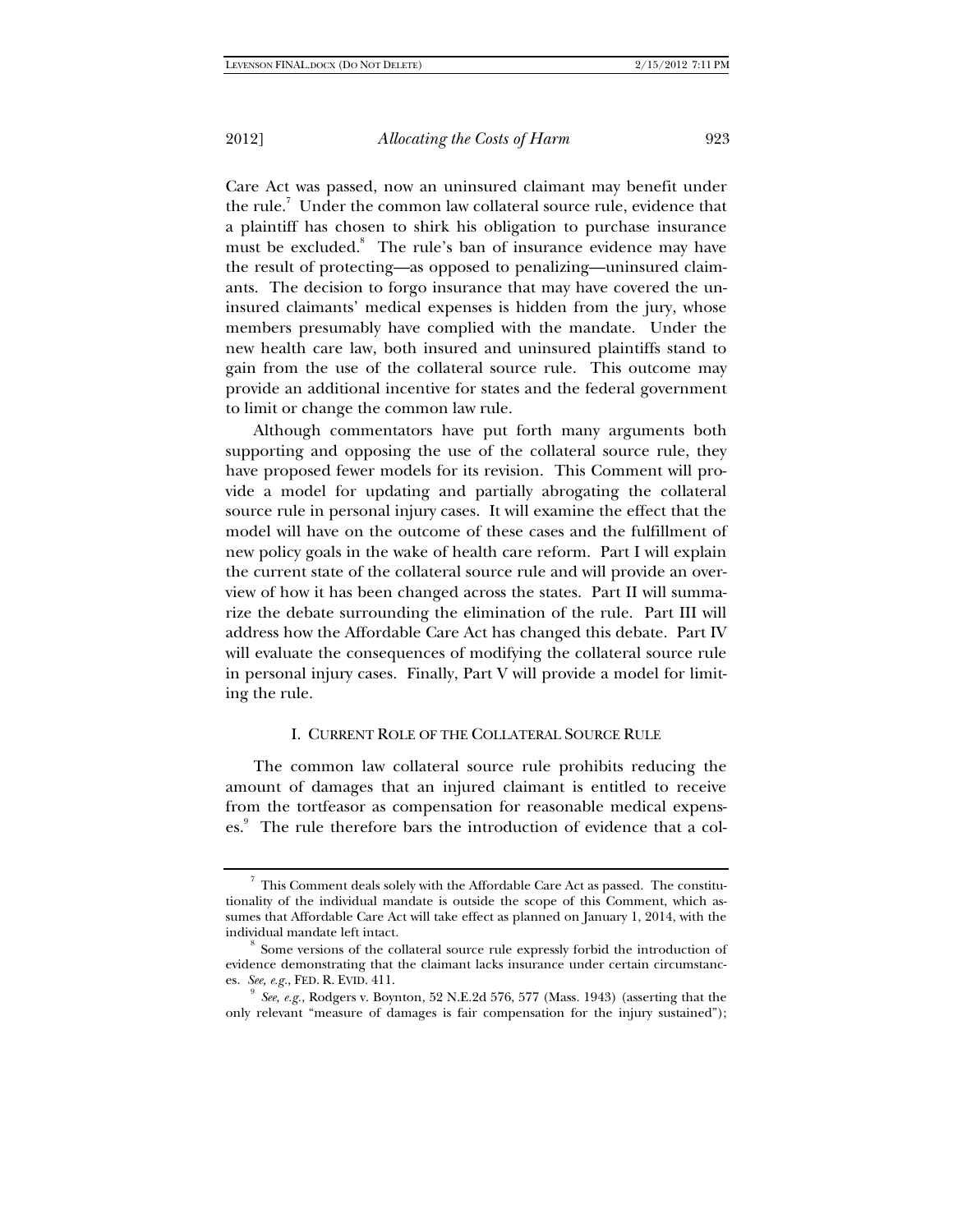lateral source, such as an insurer, paid these expenses for a claimant. $^{10}$ Though the precise definition of "collateral source" varies from state to state, it is generally accepted that a collateral benefit is any form of payment provided by a source other than the tortfeasor that repairs the claimant's injury.<sup>11</sup> These sources can include health insurance, automobile accident insurance, disability payments, worker's compensation, and other programs and agreements that provide or pay for medical or other related expenses.<sup>12</sup> Payments made to the claimant by the tortfeasor, on the other hand, are admissible at trial and are credited to the tortfeasor in the computation of damages. $^{13}$ 

At trial, the collateral source rule plays both a substantive and an evidentiary role.<sup>14</sup> The evidentiary function of the rule is to determine what evidence pertaining to collateral sources may be introduced at trial for the jury to consider when deciding the defendant tortfeasor's liability. That is, it governs the question of whether the fact that the claimant was insured can be considered in determining if the defendant is at fault. The common law collateral source rule prevents the defendant from presenting evidence that the claimant possessed in-

Evidence that a person was or was not insured against liability is not admissible upon the issue whether the person acted negligently or otherwise wrongfully. This rule does not require the exclusion of evidence of insurance against liability when offered for another purpose, such as proof of agency, ownership, or control, or bias or prejudice of a witness.

FED. R. EVID. 411. Collateral sources are defined slightly differently across the states, but all states include medical insurance within their definitions.

bee, e.g., Reed v. Nat'l Council of Boy Scouts of Am., Inc., 706 F. Supp. 2d 180, 194 (D.N.H. 2010) ("[T]he rule 'does not differentiate between the nature of the benefits [paid to the claimant as a result of his injuries] so long as they did not come from the defendant or a person acting for him.'" (quoting RESTATEMENT (SECOND) OF TORTS § 920A cmt. b, at 514 (1979))).

<sup>12</sup> *See, e.g.*, FLA. STAT. ANN. § 768.76(2)(a) (West 2005). <sup>13</sup> *Cf.* Richard C. Maxwell, *The Collateral Source Rule in the American Law of Damages,* 46 MINN. L. REV. 669, 670-71 (1962) (explaining that the collateral source rule extends to reparations paid by sources other than the wrongdoer).<br><sup>14</sup> *See, e.g.*, Law v. Griffith, 930 N.E.2d 126, 132 (Mass. 2010) ("[T]he collateral

source rule has both a substantive aspect that relates to the law of damages, and an evidentiary component that governs what types of evidence may be admitted in evidence at trial." (citing Goldstein v. Gontarz, 309 N.E.2d 196, 202-03 (Mass. 1974))).

Matsyuk v. State Farm Fire & Cas. Co., 229 P.3d 893, 899 n.8 (Wash. Ct. App. 2010) ("The collateral source rule is the 'well settled rule in tort actions that a party has a cause of action notwithstanding the payment of his loss by an insurance company.'" (quoting Mahler v. Szucs, 957 P.2d 632, 640 n.4 (Wash. 1998) (en banc))), *pet. granted*, 249 P.3d 624 (Wash. 2010) (unpublished table decision).  $\frac{10}{10}$  As the Federal Rules of Evidence state,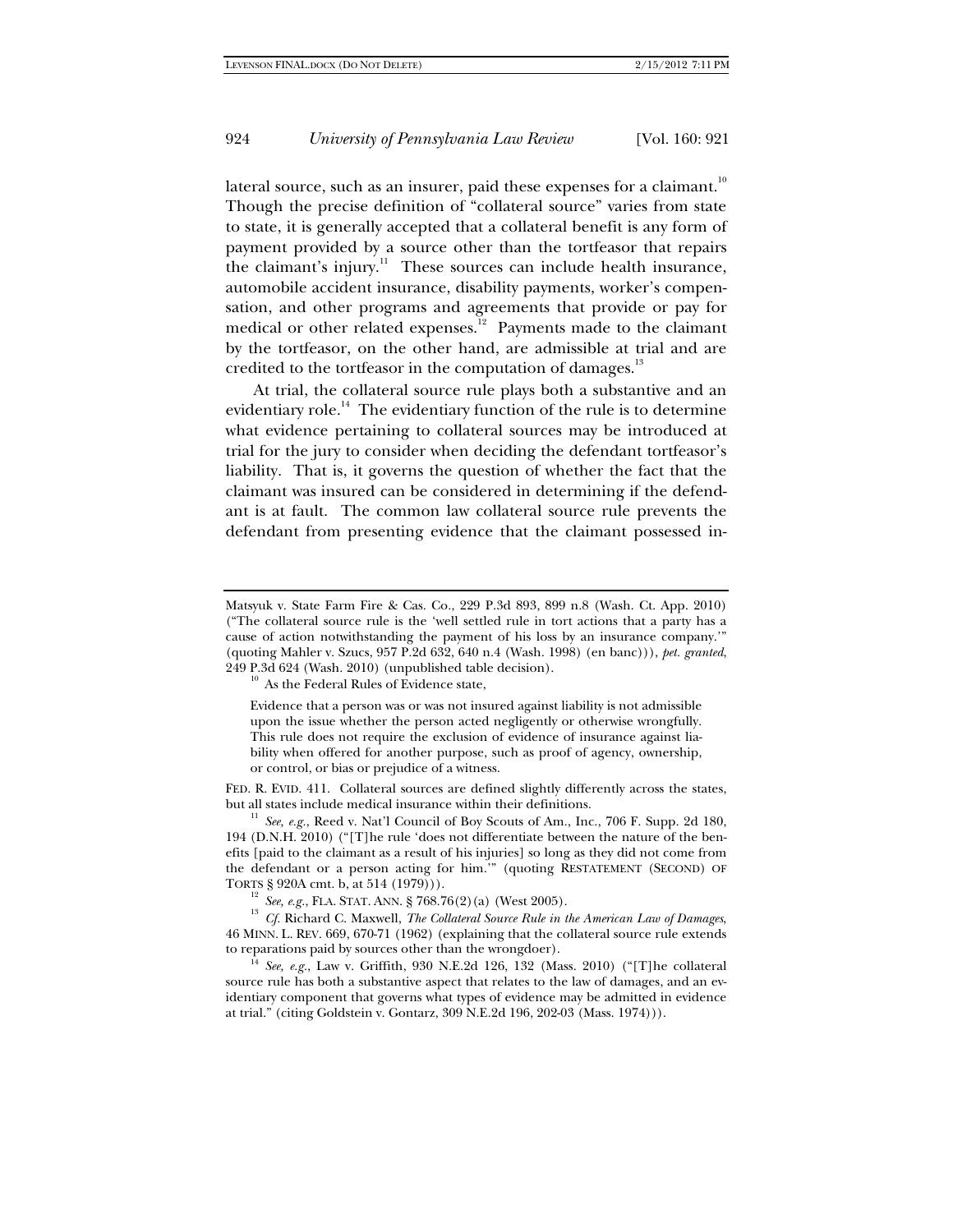surance to the jury before the verdict.<sup>15</sup> Some state statutes allow the defendant to do so in some or all circumstances.<sup>16</sup> The rule does not prevent the claimant from introducing evidence regarding his insurance coverage.

The substantive, or damages, function governs whether a claimant's damages may include expenses already covered by a collateral source.<sup>17</sup> Once the jury has returned a verdict and a damages award, some states allow the amount the claimant received from the collateral source to be subtracted from the award.<sup>18</sup>

Every state and federal<sup>19</sup> court has adopted the collateral source rule in some form.20 Presently, many states have acquiesced to the demands of tort reform movements by limiting the reach of the col-

marks omitted)). <sup>18</sup> For states that allow for the subtraction of collateral source payments from awards, see *infra* note 21, which lists states that allow for subtraction in some cases, and *infra* note 22, which lists states that allow for the subtraction in all cases.

<sup>19</sup> Many federal courts adhere to Federal Rule of Evidence 411 to determine the collateral source rule's evidentiary role in a case. However, they differ as to whether the state or federal rule should be used to compute damages. *Compare* Sims v. Great Am. Life Ins. Co., 469 F.3d 870, 884 (10th Cir. 2006) (holding that the Federal Rules of Evidence "exclusively govern in federal diversity cases"), *and* Craig v. F.W. Woolworth Co., 866 F. Supp. 1369, 1372 (N.D. Ala. 1993) (holding that the Alabama statute concerning collateral sources governs only Alabama state courts, and thus applying the federal rule to bar information concerning collateral sources (citing Killian v. Melser, 792 F. Supp. 1217, 1218 (N.D. Ala. 1992))), *with* Shelley v. White, 711 F. Supp. 2d 1295, 1297 n.1 (M.D. Ala. 2010) (rejecting *Craig* and *Killian* and determining that Alabama's collateral source rule applies in full to diversity cases). 20 *See infra* notes 21-23.

 $^{15}\,$  Federal Rule of Evidence 411 adopts the common law prohibition on admitting

insurance evidence to the jury.<br><sup>16</sup> *See infra* note 21. The federal rule bars the introduction of evidence of collat-<br><sup>17</sup> *See infra* note 21. The federal rule bars the introduction of evidence of collateral source payments for both evidentiary and substantive purposes. *See* RESTATEMENT (SECOND) OF TORTS § 920A. *But see* Quintero v. United States, No. 08-1890, 2010 WL 5071045, at \*7 (E.D. Cal. Dec. 7, 2010) (concluding that the admission of collateral evidence is acceptable under the Federal Rules of Evidence when substantive probative value outweighs prejudice). State courts differ in their use of the collateral source rule. Some ban collateral source evidence outright, some use the rule for its evidentiary function during trial, and some allow collateral source information in its evidentiary and substantive forms. *Compare* Myers v. Beem, 712 P.2d 1092, 1093 (Colo. App. 1985) ("[E]vidence of compensation from a collateral source is inadmissible, because it is irrelevant." (citing COLO. R. EVID. 401)), *with* ALA. CODE § 12-21-45 (LexisNexis Supp. 2007), *and* Dyet v. McKinley, 81 P.3d 1236, 1239 (Idaho 2003) ("Evidence of payment by collateral sources is admissible to the court after the finder of fact has rendered an award. Such award shall be reduced by the court to the extent the award includes compensation for damages, which have been compensated independently from collateral sources." (quoting IDAHO CODE ANN. § 6-1606 (1990)) (internal quotation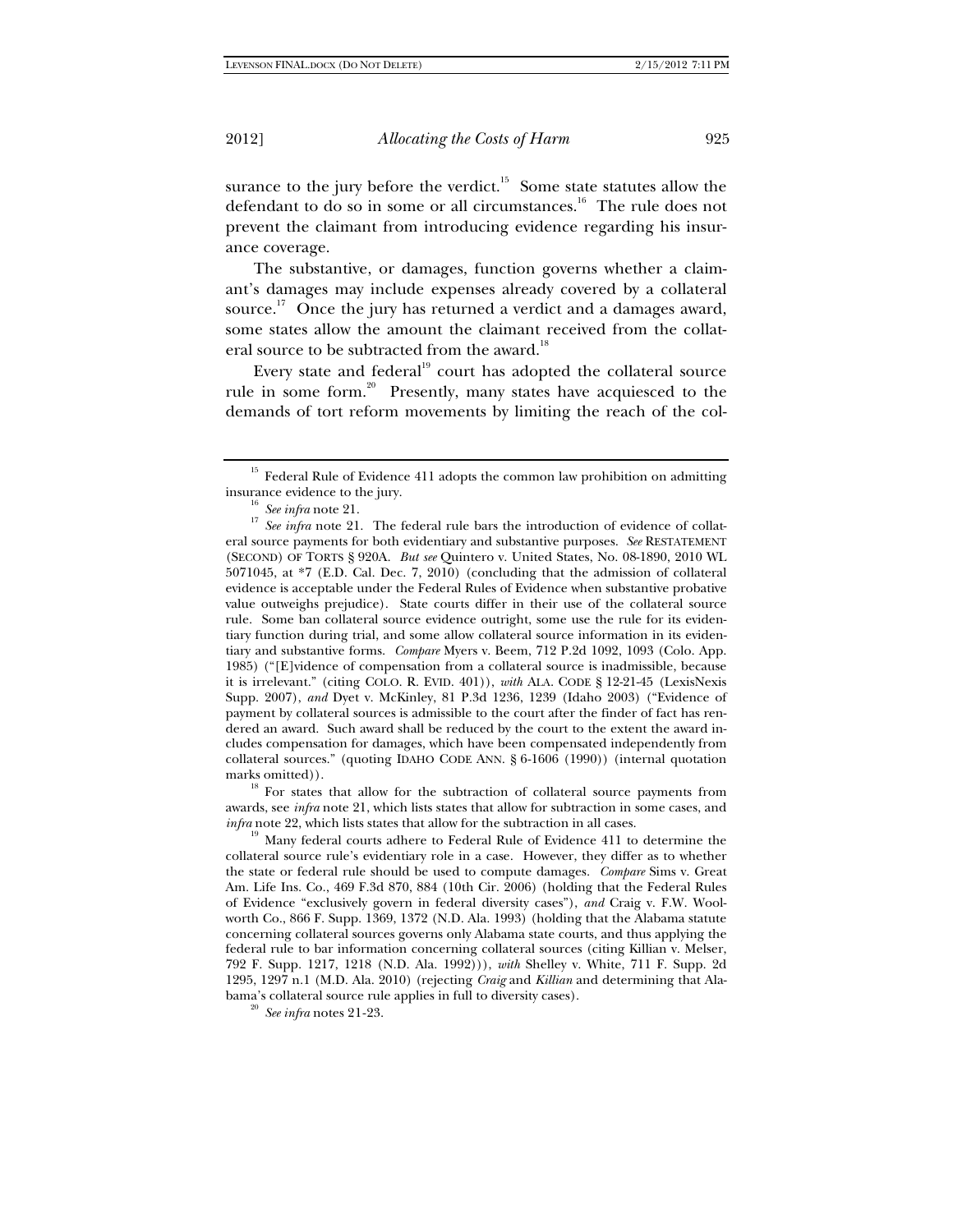lateral source rule $^{\text{21}}$  or abrogating it in full. $^{\text{22}}$  In some state courts, $^{\text{23}}$  as well as in federal courts,  $24$  the rule remains intact. As a result of the

 States that have limited the rule solely post-verdict have eliminated the collateral source rule for damages universally, allowing courts to subtract the claimant's previous collateral source payment from the total award. States that have limited the abrogation of the rule to medical malpractice cases—but that have opted not to do so postverdict for other cases—have eliminated the collateral source rule in its damages and evidentiary roles only for medical malpractice actions.<br><sup>22</sup> Several states have altered the collateral source rule in all personal injury ac-

tions as both a rule of evidence and a rule of damages. *See* ALA. CODE §§ 6-5-545, 12- 21-45 (LexisNexis 2005); IND. CODE ANN. § 34-44-1-2 (West 2010); IOWA CODE ANN. §§ 147.136, 668.14 (West 1998); MO. REV. STAT. § 490.715 (West 2010) (evidence of collateral payment may be presented, but not of collateral source); OHIO REV. CODE ANN. § 2315.20 (West 2010); OKLA. STAT. tit. 63, § 1-1708 (West 2004); 40 PA. CONS. STAT. ANN. § 1303.508 (West Supp. 2011); TEX. CIV. PRAC. & REM. CODE ANN. § 41.0105 (West Supp. 2009) (Texas courts have not yet specified whether the rule applies only post-verdict); WASH. REV. CODE § 7.70.080 (2011); W. VA. CODE ANN. § 55-  $7B-9a$  (West 2010).<br><sup>23</sup> Many states have refused to change the rule, and some courts have overturned

modifications to the collateral source rule as unconstitutional. *See, e.g.*, VA. CODE ANN. § 8.01-35 (2007); Johnson v. Rockwell Automation, 308 S.W.3d 135, 137 (Ark. 2009); Amalgamated Transit Union Local 1324 v. Roberts, 434 S.E.2d 450, 451 n.1 (Ga. 1993); Martinez v. Milburn Enters., Inc., 233 P.3d 205, 208-09 (Kan. 2010); Leighton v. CSX Transp., Inc., 338 S.W.3d 818, 820 (Ky. Ct. App. 2011); Bd. of Comm'rs of Orleans Levee Dist. v. Mandry, 40 So. 3d 500, 502 (La. Ct. App. 2009); Cyr v. J.I. Case Co., 652 A.2d 685, 688 (N.H. 1994); Sunnyland Farms, Inc. v. Cent. N.M. Elec. Coop., Inc., 255 P.3d 324, 359 (N.M. Ct. App. 2011); Proctor v. Castalletti, 911 P.2d 853, 854 (Nev.

 $21$  Several states have modified the collateral source rule in limited circumstances or for certain types of cases only. *See* ALASKA STAT. §§ 09.17.070, 09.55.560 (2008) (allowing collateral source information only post-verdict); ARIZ. REV. STAT. ANN. § 12-565 (Supp. 2008) (permitting collateral source evidence in medical malpractice cases only); CAL. CIV. CODE § 3333.1 (West Supp. 2009) (same); COLO. REV. STAT. § 13-21- 111.6 (1996) (post-verdict); CONN. GEN. STAT. ANN. §§ 52-225a–c (West Supp. 2009) (post-verdict); DEL. CODE ANN. tit. 18, § 6862 (Supp. 2008) (medical malpractice only); FLA. STAT. ANN. § 768.76 (West Supp. 2009) (post-verdict); HAW. REV. STAT. § 663- 10 (Supp. 2007) (post-verdict); IDAHO CODE ANN. § 6-1606 (Supp. 2008) (postverdict); 735 ILL. COMP. STAT. ANN. 5/2-1205 (West Supp. 2009) (post-verdict); ME. REV. STAT. ANN. tit. 24, § 2906 (Supp. 2008) (post-verdict); MD. CODE ANN. CTS. & JUD. PROC. § 3-2A-09 (LexisNexis Supp. 2008) (post-verdict); MASS. ANN. LAWS ch. 231, § 60G (West Supp. 2009) (post-verdict); MICH. COMP. LAWS ANN. § 600.6303 (West Supp. 2009) (post-verdict); MINN. STAT. ANN. § 548.251 (West Supp. 2008); MONT. CODE ANN. § 27-1-308 (2007) (post-verdict); NEB. REV. STAT. § 44-2819 (2004) (postverdict); N.J. STAT. ANN. § 2A:15-97 (West 2011) (post-verdict but preempted with regard to ERISA claims); N.Y. C.P.L.R 4545 (McKinney Supp. 2011) (post-verdict); N.D. CENT. CODE § 32-03.2-06 (2010) (post-verdict); OR. REV. STAT. § 31.580 (2007) (postverdict); R.I. GEN. LAWS § 19-9-34.1 (2010) (reform applies to medical malpractice cases only; held unconstitutional by an unreported Superior Court opinion); S.D. COD-IFIED LAWS § 21-3-12 (2004) (medical malpractice only); TENN. CODE ANN. § 29-26-119 (2000) (medical malpractice only); UTAH CODE ANN. § 78B-3-405 (LexisNexis 2008) (post-verdict in medical malpractice cases only); WIS. STAT. § 893.55 (2009) (reform applies to medical malpractice cases only).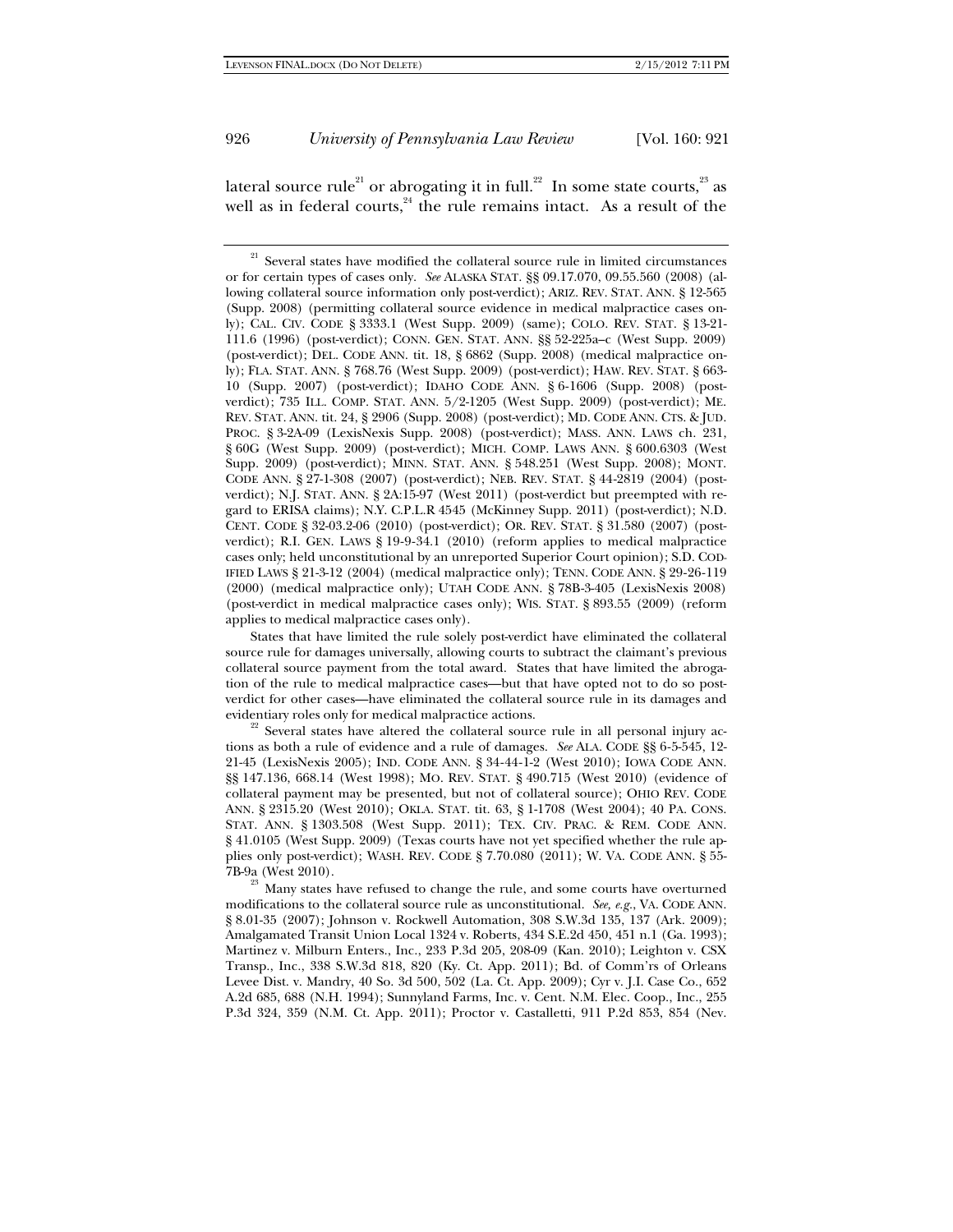wide disparity in the application of the rule across states and federal courts, claimants in different courts can expect widely different outcomes.25 Since the law remains unsettled as to whether the collateral source rule is procedural or substantive, the discrepancies between the rule in different jurisdictions promote varying outcomes in federal diversity cases as well. $^{26}$ 

The differences among state collateral source rules reflect the divisiveness in the debate over the need for the collateral source rule, as well as states' differing reactions to numerous calls for tort reform. However, the academic debate over the rule has concentrated much more closely on the theoretical underpinnings of tort law.

#### II. TRADITIONAL DEBATE OVER THE COLLATERAL SOURCE RULE

Originally, $27$  courts justified the collateral source rule as a means of promoting tort deterrence<sup>28</sup> and ensuring that a defendant tortfeasor would not benefit from the injured claimant's insurance cover-

<sup>1996);</sup> McGee v. River Region Med. Ctr., 59 So. 3d 575, 581 (Miss. 2011); Wright v. Hiester Const. Co., 698 S.E.2d 822, 827 (S.C. Ct. App. 2010); Windsor Sch. Dist. v. State, 956 A.2d 528, 542 (Vt. 2008); Miller v. Campbell Cnty., 901 P.2d 1107 (Wyo. 1995). Washington, D.C. also follows the common law collateral source rule. *See* Snowder v. District of Columbia, 949 A.2d 590, 602 n.2 (D.C. 2008) ("The collateral source rule provides . . . that an injured party may recover full compensation damages regardless of the payment of any amount of those damages by an independent party . . . .").<br><sup>24</sup> In federal cases, courts use the common law collateral source rule. *See, e.g.*, Gill

v. Maciejewski, 546 F.3d 557, 565 (8th Cir. 2008) ("[W]hen § 1983 plaintiffs seek damages for violations of constitutional rights, the level of damages is ordinarily determined according to principles derived from the common law of torts." (quoting Memphis Cmty. Sch. Dist. v. Stachura, 477 U.S. 299, 306 (1986)) (internal quotation marks omitted)); *see also* Timm v. Progressive Steel Treating, Inc., 137 F.3d 1008, 1010 (7th Cir. 1998) (allowing for widely different outcomes between state and federal courts in

<sup>§ 1983</sup> actions). 25 *See* Nora J. Pasman-Green & Ronald D. Richards, Jr., *Who is Winning the Collateral Source Rule War? The Battleground in the Sixth Circuit States*, 31 U. TOL. L. REV. 425, 430- 43 (2000) (detailing the differences between the collateral source rules of states in the

Sixth Circuit).  $26$  For divergent federal court interpretations of how the collateral source rule should be applied, for example, in Alabama, compare Shelley v. White, 711 F. Supp. 2d 1295, 1297 (M.D. Ala. 2010), with Killian v. Melser, 792 F. Supp. 1217, 1218 (N.D. Ala.

<sup>1992),</sup> and Craig v. F.W. Woolworth, 866 F. Supp. 1369, 1372 (N.D. Ala. 1993). 27 Some credit *The Propeller Monticello v. Mollison*, 58 U.S. (17 How.) 152 (1854), with the introduction of the collateral source rule to United States courts. *See, e.g.*, Pasman-Green & Richards, *supra* note 25, at 427 & n.16.<br><sup>28</sup> U.S. Can Co. v. N.L.R.B., 254 F.3d 626, 631 (7th Cir. 2001) ("The idea behind

the collateral-benefits doctrine, which originated in tort law, is damages measured by the injury are essential to deterrence.").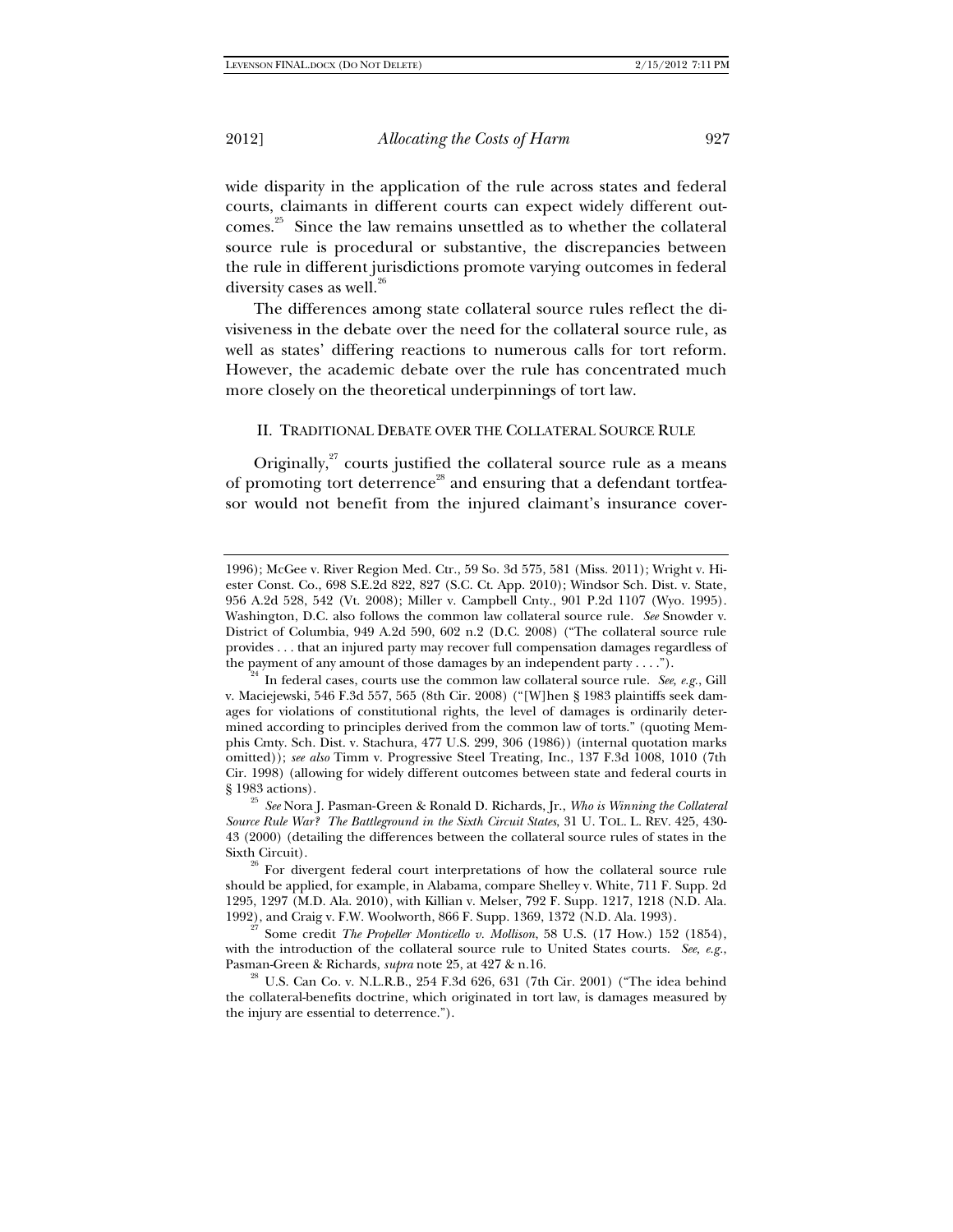age.<sup>29</sup> Some scholars, including John Fleming, note that the rule was more applicable at the time it was adopted, given the relative unavailability of collateral source coverage during the nineteenth century. $30$ However, more frequently critics debate the rule's success in promoting the theory and policy of tort law. Traditionally, there has been little disagreement or discussion about the uninsured claimant who is entitled to the costs of his medical expenses from the tortfeasor because the claimant has no collateral source to cover the costs of care. Insurance law has not changed in any way that materially would alter the scope of the debate, and so the dialogue has effectively reached a standstill—both sides have focused almost exclusively on the value of allowing the insured claimant to recover from the tortfeasor despite the claimant's insurance coverage.<sup>31</sup>

Before the Affordable Care Act, the debate over the collateral source rule had effectively reached equilibrium with different states persuaded by each side. Aside from changes in the public perception of the insurance industry and in the industry's practices with regard to subrogation and increased coverage, the collateral source rule debate remained largely the same as it was decades ago. Fundamentally, the disagreement about the prevalence and use of the collateral source rule centers on the purpose of tort law, as well as the determination of which party is entitled to the costs imposed by the tortfeasor and covered by the claimant's insurance. This Section lays out the debate over the collateral source rule as it stood before the Affordable Care Act's passage mandated individuals' acquisition of medical insurance coverage.

#### A. *Arguments Supporting the Collateral Source Rule*

Proponents of the rule defend it on several grounds. Advocates for the deterrent purpose of tort law are particularly protective of the collateral source rule. They assert that it is fundamental to tort law for tortfeasors to pay for the consequences of their actions, $32$  and that the

<sup>&</sup>lt;sup>29</sup> *Monticello*, 58 U.S. at 155 ("[T]he wrongdoer . . . is bound to make satisfaction for the injury he has done.").<br><sup>30</sup> John G. Fleming, *The Collateral Source Rule and Loss Allocation in Tort Law*, 54 CALIF.

L. REV. 1478, 1478-82 (1966).<br><sup>31</sup> *See infra* note 49.<br><sup>32</sup> *See, e.g.*, Law v. Griffith, 930 N.E.2d 126, 131-32 (Mass. 2010) (declaring that full payment by tortfeasors to claimants furthers deterrence); Am. Standard Ins. Co. of Wis. v. Cleveland, 369 N.W.2d 168, 172 (Wis. Ct. App. 1985) ("The policy of Wisconsin's tort law is to provide full compensation to persons who are injured by negligent con-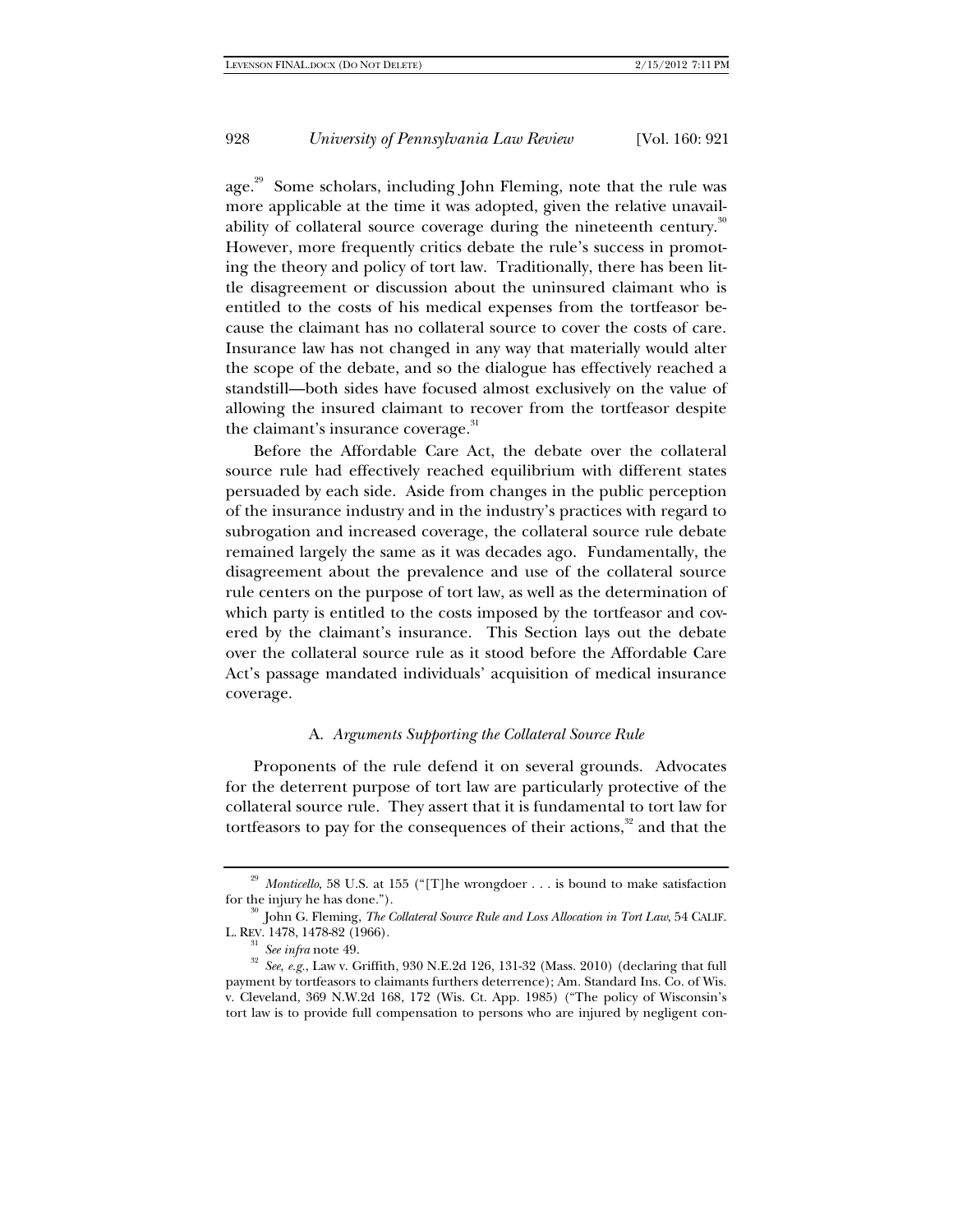deterrent effect of tort law is undermined when a claimant's medical expenses are covered by his own insurance. $33$  Furthermore, proponents argue, a tortfeasor in a personal injury action without the collateral source rule should not receive a windfall of lesser or no damages because the claimant in the action received benefits from a collateral source.<sup>34</sup>

 Some defend the collateral source rule because of the practical outcome of many personal injury cases. They argue that collateral sources never pay the full costs of recovery to the plaintiff, as the costs of obtaining insurance, the deductible, and attorneys' fees are often not reimbursed by the collateral source.<sup>35</sup> Therefore, it is important that the defendant pay full damages to make up for the claimant's other out-of-pocket expenses related to the injury and the consequent litigation. Alternatively, the collateral source rule can be justified as a reward for a claimant's investment in insurance.<sup>36</sup> This "benefit of the bargain"<sup>37</sup> argument credits the collateral source rule for providing

duct and to deter such conduct by imposing the full monetary consequences on the tortfeasor." (citing Heath v. Zellmer, 151 N.W.2d 664, 674-75 (Wis. 1967))); Michael I. Krauss & Jeremy Kidd, *Collateral Source and Tort's Soul*, 48 U. LOUISVILLE L. REV. 1, 22

<sup>33</sup> See Jamie L. Wershbale, *Tort Reform in America: Abrograting the Collateral Source Rule Across the States*, 75 DEF. COUNS. J. 346, 348 (2008) (citing F. Patrick Hubbard, *The Nature and Impact of the "Tort Reform" Movement*, 35 HOFSTRA L. REV. 437, 485 (2006)). 34 Fleming, *supra* note 30, at 1483 ("To anyone a little troubled by the notion that

[the rule] might mean double recovery for the plaintiff, the stereotyped response has been that this is still better than letting the defendant profit . . . ." (citing Gypsum Carriers v. Handelsman, 307 F.2d 525, 534 (9th Cir. 1962); Dodds v. Bucknum, 29 Cal.

 $\frac{35}{35}$  *See id.* ("[I]n any event, the damages awarded to a plaintiff at least in personal actions never fully indemnify him for his loss, especially when account is taken of the

fact that a large slice of it will find its way into the pocket of his attorney."). 36 *See* Helfend v. S. Cal. Rapid Transit Dist., 465 P.2d 61, 66 (Cal. 1970) (noting that the collateral source rule ensures "that a person who has invested years of insurance premiums to assure his medical care . . . receives the benefits of his thrift," while allowing the plaintiff's insurance to mitigate a tortfeasor's damages would put the plaintiff "in a position inferior to that of having bought no insurance, because his payment of premiums would have earned no benefit").

<sup>37</sup> See Joel K. Jacobsen, *The Collateral Source Rule and the Role of the Jury*, 70 OR. L. REV. 523, 531-34 (1991) (explaining the benefit-of-the-bargain argument in favor of the collateral source rule); *see also* Acuar v. Letourneau, 531 S.E.2d 316, 322-23 (Va. 2000) ("The portions of medical expenses that health care providers write off constitute 'compensation or indemnity received by a tort victim from a source collateral to the tortfeasor . . . .'" (quoting Schickling v. Aspinall, 369 S.E.2d 172, 174 (Va. 1988))). *But see* Martinez v. Milburn Enters., Inc., 233 P.3d 205, 220-21 (Kan. 2010) (rejecting the use of the benefit-of-the-bargain approach, as it allows privately insured claimants to receive write-offs for their medical expenses as part of damages while Medicare recipients cannot).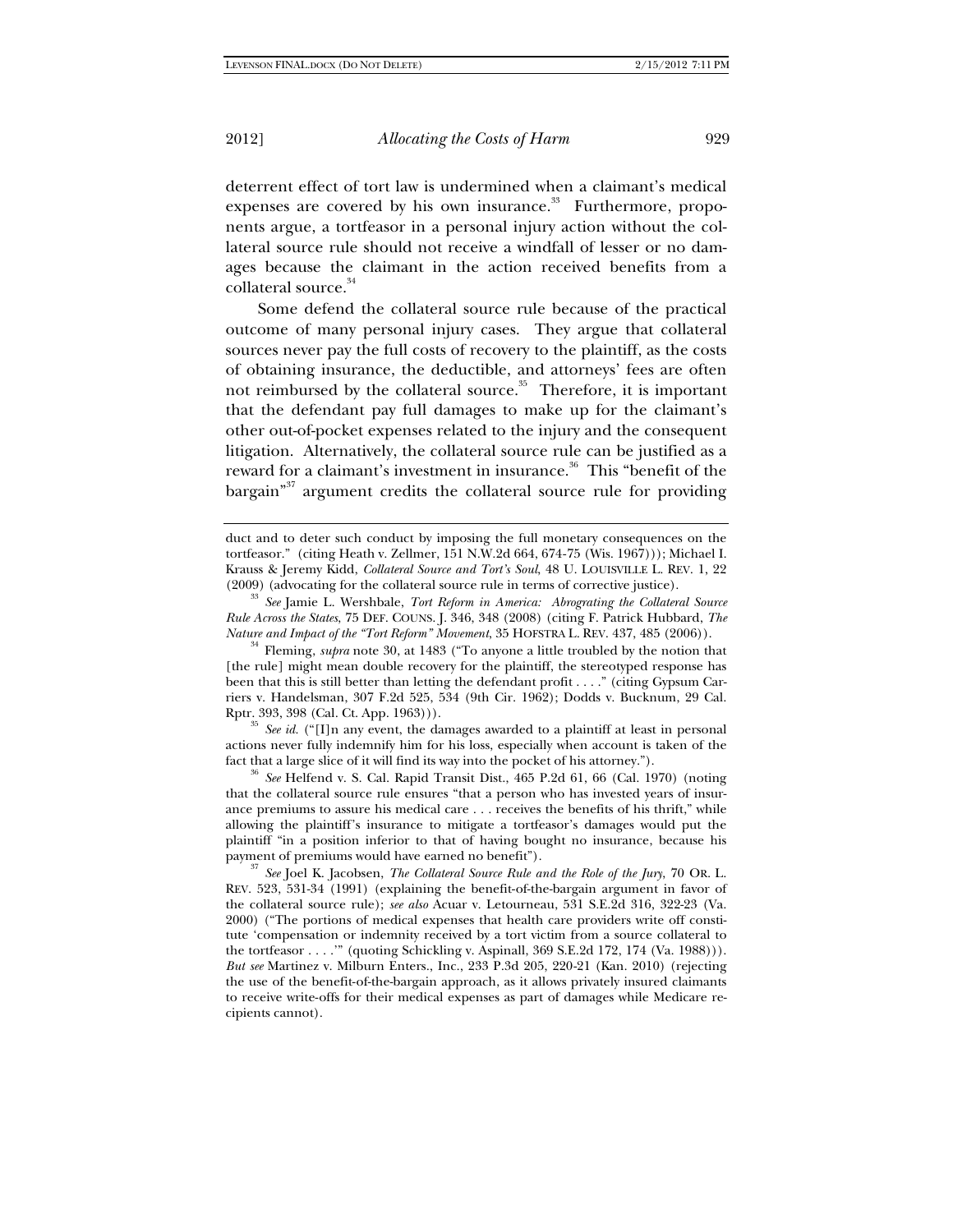incentives for individuals to internalize the costs of their own medical coverage by purchasing medical insurance.<sup>38</sup> One way that states with limitations on their collateral source rules ensure that claimants recover an equitable amount of damages despite the reduction for collateral source benefits they receive is through make-whole rules, which ensure that the award is not reduced for collateral benefits until the claimant receives some of the costs of procuring the collateral benefit.<sup>39</sup>

Lastly, proponents of the rule argue that the collateral source rule rarely results in double recovery because of the subrogation rights retained in primary insurance contracts and enforced by many insurance companies.<sup>40</sup> These rights allow insurers to deduct their costs for the claimant's care from the damages that the claimant receives from a tortfeasor if these costs are recovered in litigation.<sup>41</sup> The insurers may either bring a suit against the defendant or the defendant's in-

 $39$  Florida, for example, limits the rule in the following way:

[T]he court shall reduce the amount of such award by the total of all amounts which have been paid for the benefit of the claimant . . . from all collateral sources . . . . Such reduction shall be offset to the extent of any amount which has been paid [by] the claimant . . . to secure her or his right to any collateral source benefit which the claimant is receiving . . . .

FLA. STAT. ANN. § 768.76 (West Supp. 2009). 40 *See* Paul H. Rubin & Joanna M. Shepard, *Tort Reform and Accidental Deaths*, 50 J.L. & ECON. 221, 231 (2007) (asserting that the collateral source rule will not lead to double recovery because the damages are reduced only by the plaintiff's recovery from other sources). 41 *See* ROBERT E. KEETON & ALAN I. WIDISS, INSURANCE LAW: A GUIDE TO FUNDA-

MENTAL PRINCIPLES, LEGAL DOCTRINES, AND COMMERCIAL PRACTICES § 3.10(a)(1) (student's ed. 1988). However, subrogation rights, or a subtraction from the award for collateral benefits, may be reduced to take into account a claimant's costs, which may include some legal costs. In cases of settlements, reductions may be made in proportion to the reduced award accepted by the claimant. *See* Neil Vidmar, *Medical Malpractice Lawsuits: An Essay on Patient Interests, the Contingency Fee System, Juries, and Social Poli* $c_y$ , 38 LOY. L.A. L. REV. 1217, 1259-60 (2005) (discussing how plaintiffs' lawyers in Wisconsin negotiate agreements with insurers to limit subrogation rights so that it is affordable to undertake lawsuits).

 In some cases, subrogation can result in reductions from noneconomic as well as economic damages because, after the legal fees and costs of the suit, the claimant's economic damages may not satisfy the subrogation agreement. *See* Gregory Pitts, Comment, *E.R.I.S.A. Subrogation as Interpreted Within the Seventh Circuit—A Roadmap for Managing First Dollar Recovery*, 35 J. MARSHALL L. REV. 765, 769-70 (2002).

<sup>38</sup> Christian D. Saine, Note, *Preserving the Collateral Source Rule: Modern Theories of Tort Law and a Proposal for Practical Application*, 47 CASE W. RES. L. REV. 1075, 1078 (1997) ("Since the insurance company has already been paid premiums to bear an actuarial risk, the benefit payments it must make are simply a cost of doing business that has already been contracted and paid for by the plaintiff.").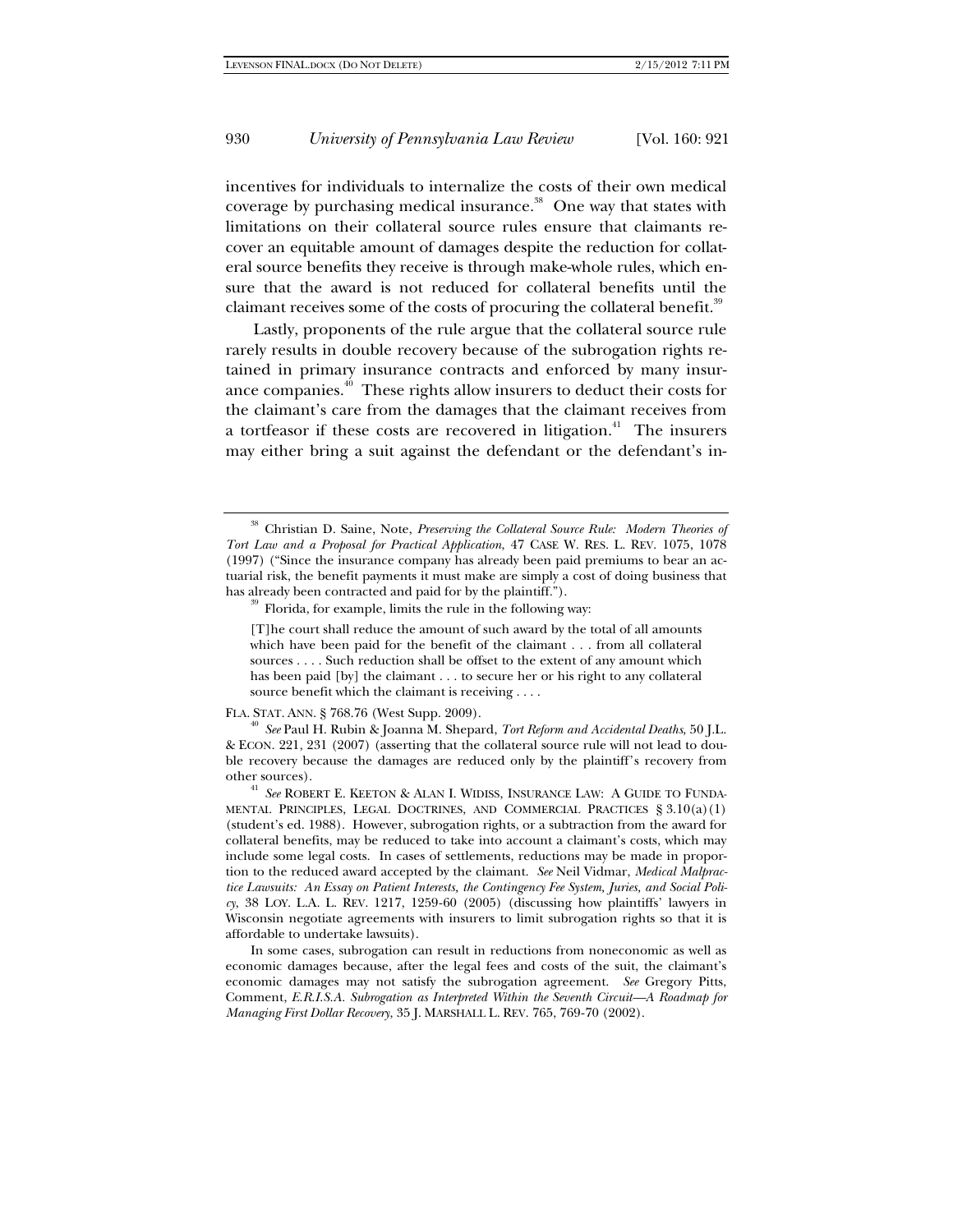surer on its own behalf $42$  or claim a right to a portion of the claimant's winnings.<sup>43</sup> An insurer's exercise of its subrogation rights reduces the claimant's capacity for double recovery for covered costs.<sup>44</sup>

Proponents of the collateral source rule are concerned that its modification or repeal would also have an effect on the independence of jury determinations. This group worries that juries would look unfavorably upon insured claimants suing tortfeasors for recovery of costs already paid by a collateral source, regardless of whether the recovery would be subrogated to the insurer or retained by the claimant.45 The argument follows that the collateral source rule promotes jury determinations independent of a potentially prejudicial inquiry as to whether or not the plaintiff had insurance. $46$ 

#### B. *Arguments Opposing the Collateral Source Rule*

Opponents of the collateral source rule, however, reject these arguments as out of touch with reality. Stemming from a fundamental belief that the purpose of tort law is not deterrence<sup> $47$ </sup> but rather compensation for harm, the central objection for opponents of the collateral source rule is the possibility that claimants may recover twice for their injuries: once from a primary insurer<sup>48</sup> and again from the tort-

 $42$  The insurer must return to the victim any award it receives in excess of the victim's covered medical expenses. STEVEN SHAVELL, ECONOMIC ANALYSIS OF ACCIDENT LAW 235 (1987).<br><sup>43</sup> See KEETON & WIDISS, *supra* note 41, § 3.10(b)(1).

<sup>&</sup>lt;sup>44</sup> *See* Sereboff v. Mid Atl. Med. Servs., Inc., 547 U.S. 356, 368 (2006) (holding that a health insurer covered by ERISA may enforce its subrogation right).

<sup>&</sup>lt;sup>45</sup> See Robert S. Peck, *Tort Reform's Threat to an Independent Judiciary*, 33 RUTGERS L.J. 835, 861 (2002) (citing studies that suggest that juries have reacted to antitort public relations campaigns by limiting verdicts). 46 *Id.* However, studies have shown that despite the existence of the collateral

source rule, juries speculate on insurance in deliberations on liability and awards. *See, e.g.*, Shari Seidman Diamond & Neil Vidmar, *Jury Room Ruminations on Forbidden Topics*, 87 VA. L. REV. 1857, 1875-95 (2001) (finding that conversations about insurance occurred in the jury room in eighty-five percent of all cases in the study). 47 *See* Gary T. Schwartz, *Reality in the Economic Analysis of Tort Law: Does Tort Law* 

*Really Deter?*, 42 UCLA L. REV. 377, 381-87 (1994) (collecting arguments from authors

 $48$  I refer to both first-party and liability (third-party) insurance throughout this Comment. Put simply, a first-party medical insurance policy will pay some of the policy holder's medical costs. A third-party liability insurer generally pays at least some of the costs due to a claimant when the policyholder is found liable in the claimant's suit against him.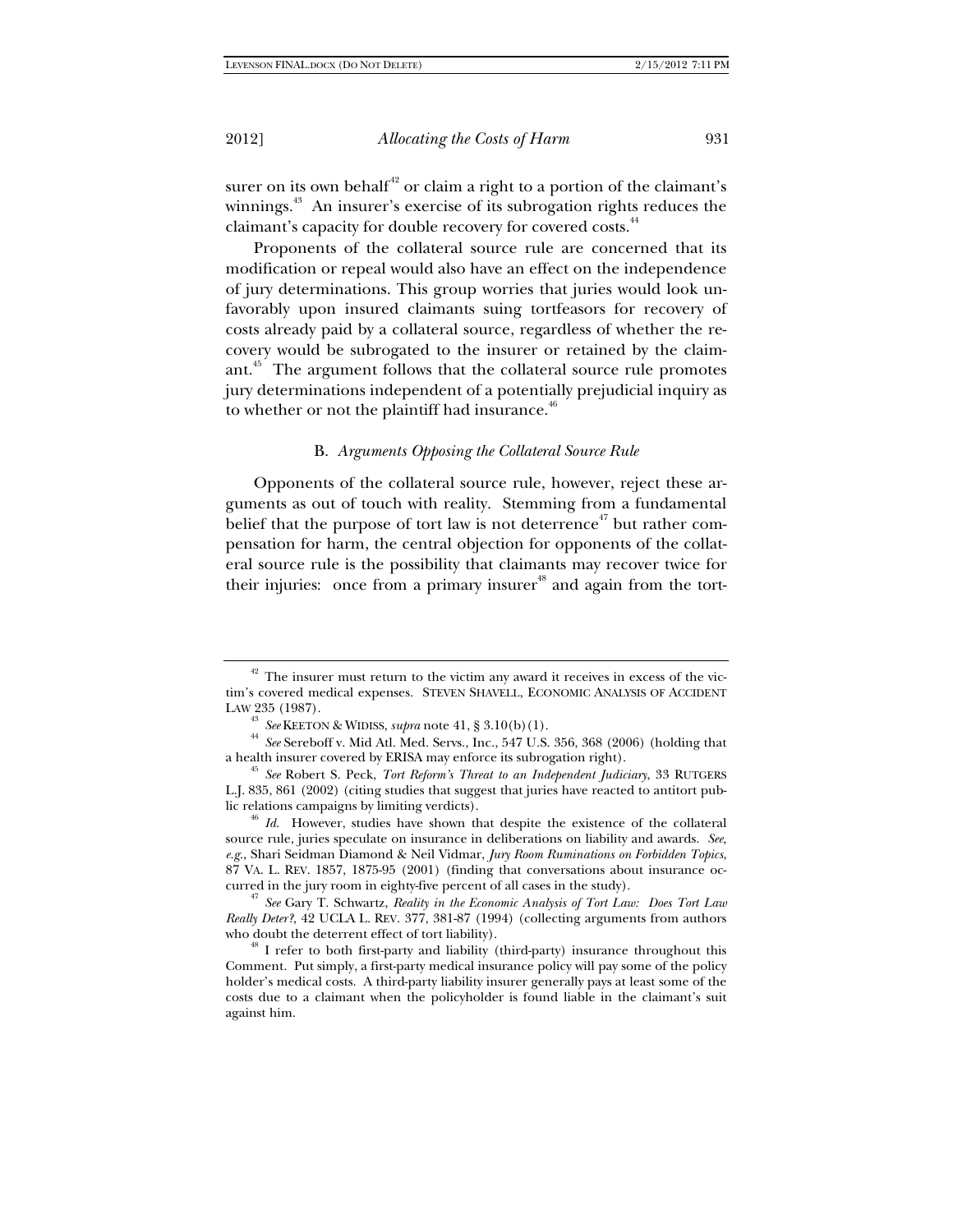feasor.49 For those opponents who view the purpose of tort law as solely compensatory, the collateral source rule seems to facilitate the payment of additional punitive damages.50 These opponents argue that subrogation does not justify the use of the rule, as insurers do not always pursue subrogation rights because of the expense of recovering awards. $^{\rm 51}$ 

Further, medical write-offs can also allow for inflated awards. Collateral sources often do not pay for medical services at full price, allowing an insured claimant to receive medical care at a reduced rate.<sup>52</sup> Under the collateral source rule, claimants are able to collect the write-off—the difference between the actual cost and the reasonable

by the United States rather than by a private tortfeasor."). 51 *Cf.* Hubbard, *supra* note 33, at 486 ("[S]ubrogation involves additional administrative costs because shifting the tort payment from the plaintiff to the provider entails time and expense as the plaintiff and provider determine the rights of the provider." (citing Helfend v. S. Cal. Rapid Transit Dist., 465 P.2d 61, 65 n.8, 67-68 (1970))).<br><sup>52</sup> Medical bills admissible at trial do not necessarily reflect the amount paid by the

insurer. *See* Law v. Griffith, 930 N.E.2d 126, 133 (Mass. 2010) ("The only patients actually paying the stated charges are the uninsured, a small fraction of medical bill payors."); Mark A. Hall & Carl E. Schneider, *Patients as Consumers: Courts, Contracts, and the New Medical Marketplace*, 106 MICH. L. REV. 643, 661-63 (2008) (characterizing the difference between rates paid by the insured and uninsured patients as "eyepopping"); James McGrath, *Overcharging the Uninsured in Hospitals: Shifting a Greater Share of Uncompensated Medical Care Costs to the Federal Government*, 26 QUINNIPIAC L. REV. 173, 184-85 (2007) (asserting that only the uninsured pay the hospital's list price because insurance providers have usually negotiated discounts); *see also* Stanley v. Walker, 906 N.E.2d 852, 857 (Ind. 2009) ("The complexities of health care pricing structures make it difficult to determine whether the amount paid, the amount billed, or an amount in between represents the reasonable value of medical services."). The justification for this discrepancy is that the defendant should not benefit from the deals the claimant's insurer makes with its providers. *See* Bozeman v. State, 879 So. 2d 692, 704 (La. 2004) (embracing the benefit-of-the-bargain approach to allow claimants to recover the full value of their medical expenses, including the amount that was written off).

<sup>49</sup> Steven B. Hantler et al., *Moving Toward the Fully Informed Jury*, 3 GEO. J.L. & PUB.

POL'Y 21, 26 (2005); *see also* Hubbard, *supra* note 33, at 485. 50 *See* John G. Fleming, *The Collateral Source Rule and Contract Damages*, 71 CALIF. L. REV. 56, 58-59 (1983) (arguing that justifying the collateral source rule because of its ability to punish the tortfeasor is incompatible with the exclusive purpose of tort law victim compensation—and noting that punitive damages in these cases may be restricted through statutes and common law). At least two federal circuit courts have rejected this rationale in the context of Federal Tort Claims Act litigation. *See* Siverson v. United States, 710 F.2d 557, 560 (9th Cir. 1983) (finding that this justification "would essentially always find recovery from a collateral source to be 'punitive' and ignores the collateral source doctrine's purpose of preventing a windfall to the defendant"); Smith v. United States, 587 F.2d 1013, 1017 (3rd Cir. 1978) ("Were we to adopt the government's position we would deprive a victim of benefits—which he has paid for out of his own wages—merely because he had the misfortune to have been injured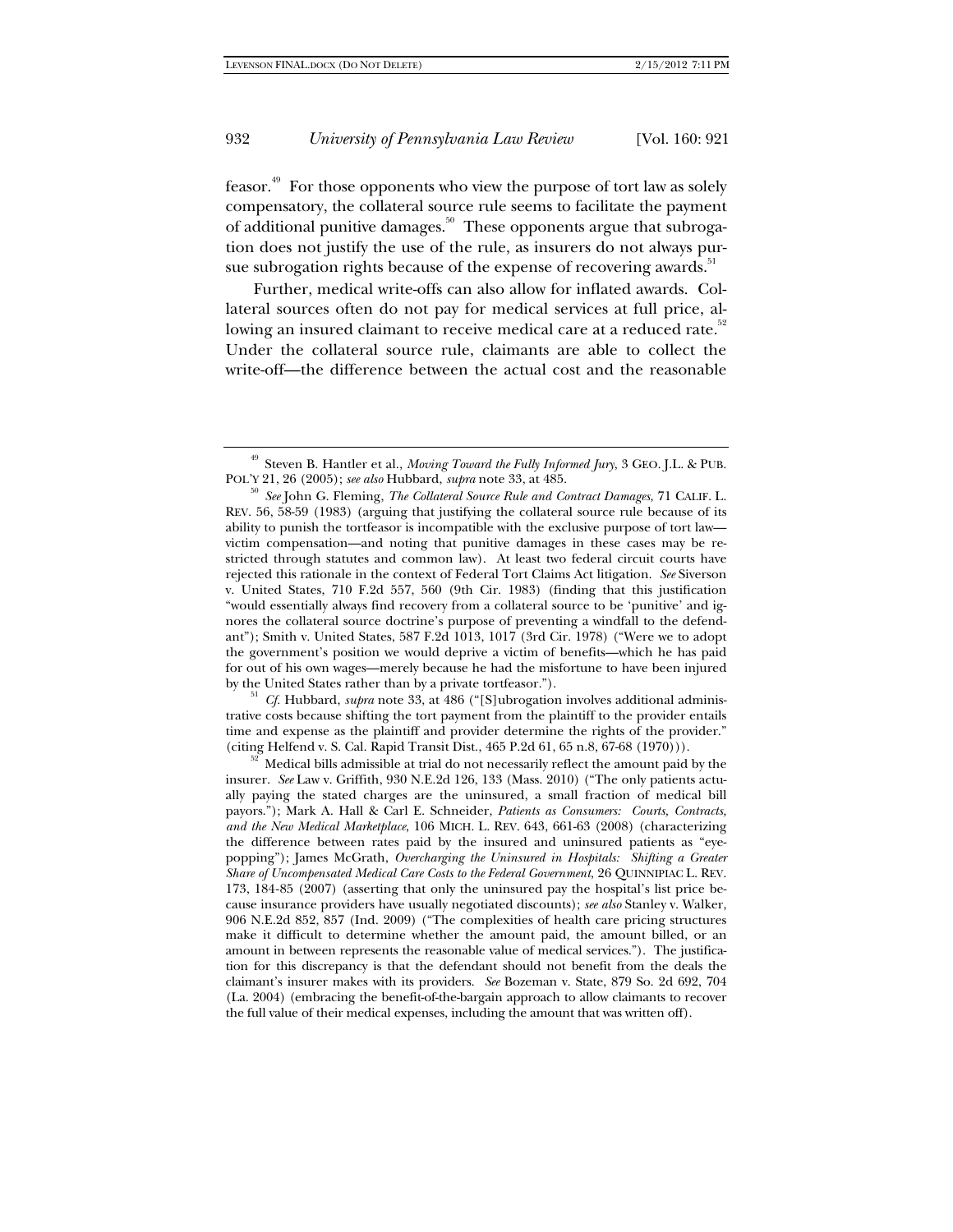cost of the care paid by the collateral source.<sup>53</sup> States allow claimants to collect write-offs under the collateral source rule because disclosure of the reduced payment often suggests that a collateral source paid for these expenses, undermining the purpose of keeping this information from the jury. $54$ 

As a result of double payments and inflated awards, opponents blame the collateral source rule for increasing insurance payments and encouraging claimants to go to trial.<sup>55</sup> This argument has led to the modification or abrogation of the rule in many states in response to calls for tort reform.<sup>56</sup>

Until now, this debate has driven state and federal decisions to either maintain or limit the collateral source rule. Legislatures that were persuaded by the tort reform argument passed legislation limiting the rule, $57$  whereas those for which the deterrent value of the rule prevails<sup>58</sup> have retained it.<sup>59</sup>

<sup>53</sup> *See, e.g.*, Michael K. Beard, *The Impact of Changes in Health Care Provider Reimbursement Systems on the Recovery of Damages for Medical Expenses in Personal Injury Suits*, 21 AM. J. TRIAL ADVOC. 453, 476-77 (1998) (explaining that many courts treat write-offs as

a collateral source benefit).  $^{54}$  *See, e.g.*, Wills v. Foster, 892 N.E.2d 1018, 1030 (Ill. 2008) (holding that a claimant is entitled to the reasonable value of his medical expenses, not only those paid by an insurer); *see also* Swanson v. Brewster, 784 N.W.2d 264, 281-82 (Minn. 2010) (citing MINN. STAT. ANN. § 548.251, subdiv. 5 (West Supp. 2008)) (noting inadmissible evi-

<sup>&</sup>lt;sup>55</sup> See, e.g., Krauss & Kidd, *supra* note 32, at 11-12 (noting that critics of the collateral source rule argue that the rule increases both insurance premiums and litigation costs because it encourages needless litigation (citing Pasman-Green & Richards, *supra*

note 25, at 429-30)). 56 *See supra* notes 21-22; *see also* Gary T. Schwartz, *A National Health Care Program: What Its Effect Would Be on American Tort Law and Malpractice Law*, 79 CORNELL L. REV. 1339, 1341 (1994) ("As part of tort reform, the collateral source rule has by now been abolished in several states."). 57 *See, e.g.*, Jonathan J. Lewis, *Putting MICRA Under the Microscope: The Case for Re-*

*pealing California Civil Code Section 3333.1(a)*, 29 W. ST. U. L. REV. 173, 174-78 (2001) (detailing California's partial repeal of the collateral source rule in hopes of addressing escalating medical malpractice insurance rates in the mid-1970s).  $$^{58}$  While courts have struck down many tort reform efforts as unconstitutional,

some legislatures have managed to satisfy their courts by narrowly tailoring the rule. *See* Kara Lee Monahan, Comment, *State Constitutional Law—Tort Reform—Supreme Court of Ohio Reverses Course and Upholds Limits on Noneconomic and Punitive Damages as Constitutional*, 40 RUTGERS L.J. 953, 956-60 (2009) (reviewing the history of the Ohio Supreme Court overturning legislative efforts on tort reform and the court's later acceptance of noneconomic and punitive damages limitations). The court in *Arbino v. Johnson & Johnson*, 880 N.E.2d 420 (Ohio 2007), did not reach the issue of the constitutionality of abrogating the collateral source rule, a measure that has been struck down by the Ohio Supreme Court multiple times. *See, e.g.*, State *ex rel.* Ohio Acad. of Trial Lawyers v. Sherward, 715 N.E.2d 1062, 1102-03 (Ohio 1999) (striking down the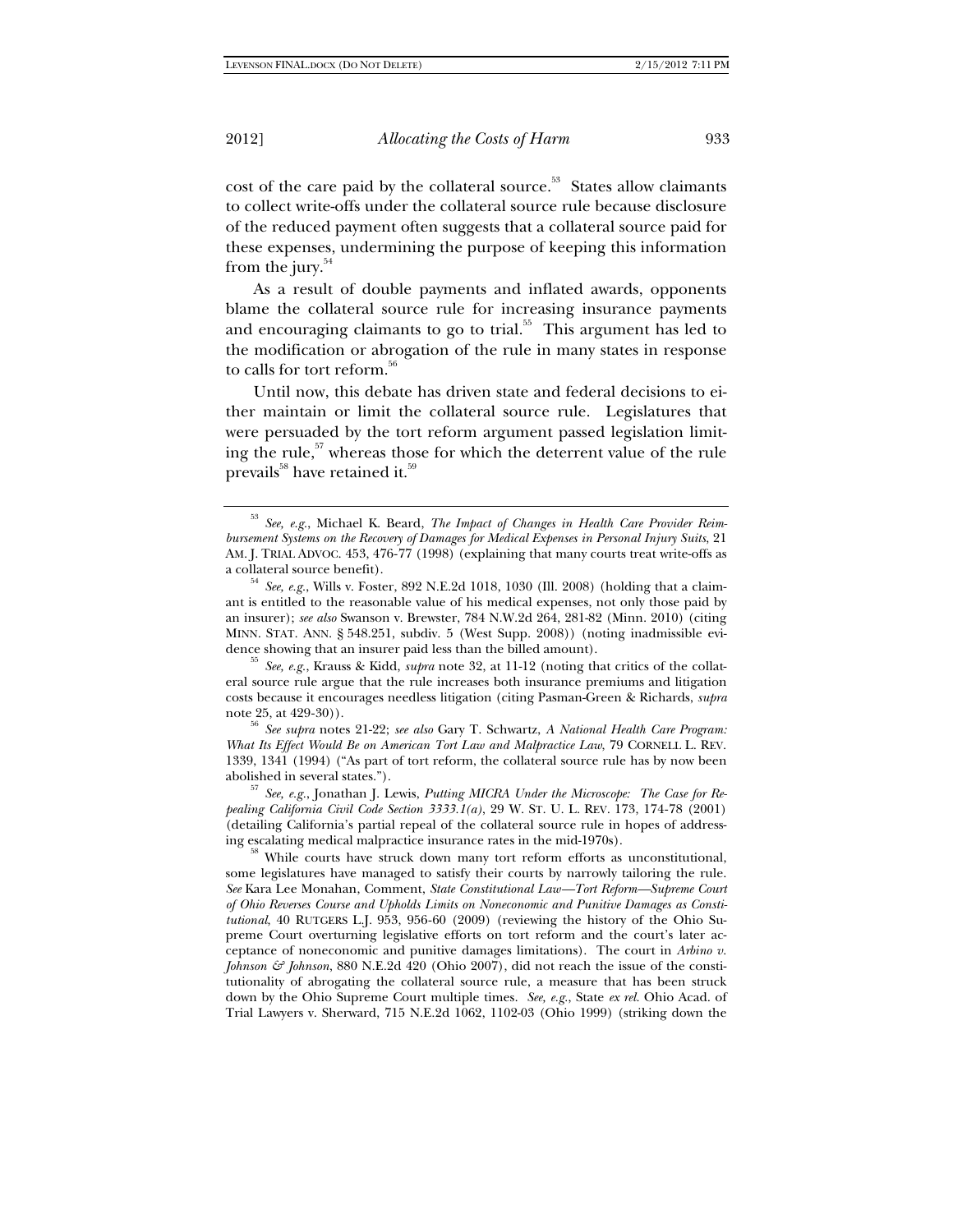Both sides present persuasive arguments. Rewarding individuals for choosing to purchase health insurance makes sense in a world in which insurance is not required, yet the increasing number of defendants with liability insurance seems to undermine the deterrence justification for the rule. Accordingly, neither side of the traditional debate is fully persuasive in justifying either a universal return to the collateral source rule or its abrogation. However, the recent health care reform legislation has introduced a new issue that changes the scope and persuasiveness of each side of the debate: the uninsured claimant.

### III. INTRODUCING THE ISSUE OF THE UNINSURED CLAIMANT: HOW THE INDIVIDUAL MANDATE CHANGES THE SCOPE OF THE COLLATERAL SOURCE RULE DEBATE

The Affordable Care Act mandates the acquisition of insurance coverage by most Americans, and, in so doing, undermines the justifications for maintaining the collateral source rule, especially because the rule would now benefit uninsured individuals who shirk their obligations to obtain insurance under the Affordable Care Act. The Affordable Care Act's purpose is to improve and extend insurance coverage to nearly all Americans.<sup>60</sup> Central to this effort is the individual mandate—the requirement that all nonexempt individuals obtain "minimum essential coverage" by  $2014$ .<sup>61</sup> All included individuals<sup>62</sup>

repeal of the collateral source rule for violating separation of powers); Sorrell v. Thevenir, 633 N.E.2d 504, 510 (Ohio 1994) (striking down the repeal of the collateral source rule for violating the right to trial by jury), *superseded by statute*, 2002 Ohio Laws

File 250. 59 *See, e.g.*, VA. CODE ANN. § 8.01-35 (2007) (codifying the common law collateral

source rule).<br><sup>60</sup> The Act seeks to provide coverage for an additional thirty-two million Americans. *See* John D. Goodson, *Patient Protection and Affordable Care Act: Promise and Peril for Primary Care*, 152 ANNALS INTERNAL MED. 742, 742 (2010); *see also* Scott E. Harrington, *U.S. Health-Care Reform: The Patient Protection and Affordable Care Act*, 77 J. RISK & INS. 703, 704 (2010) (listing the ways in which the Affordable Care Act will expand insurance coverage "by (1) requiring individuals to obtain health insurance, (2) subsidizing the cost of insurance for low- and moderate-income persons, (3) requiring employers above a certain size to offer health coverage to employees, and (4) significantly ex-

panding eligibility for Medicaid"). 61 Affordable Care Act sec. 1501(b), § 5000A, 26 U.S.C.A. § 5000A(b) (West Supp. 2011) ("An applicable individual shall for each month beginning after 2013 ensure that the individual, and any dependent of the individual who is an applicable individu-

 $a^{62}$  The Affordable Care Act contains exemptions for religious reasons, individuals not lawfully present in the United States, incarcerated individuals, and individuals who cannot afford insurance. *Id.* sec.  $1501(b)$ ,  $\S 5000A$ ,  $26$  U.S.C.A.  $\S 5000A(d) - (e)$ .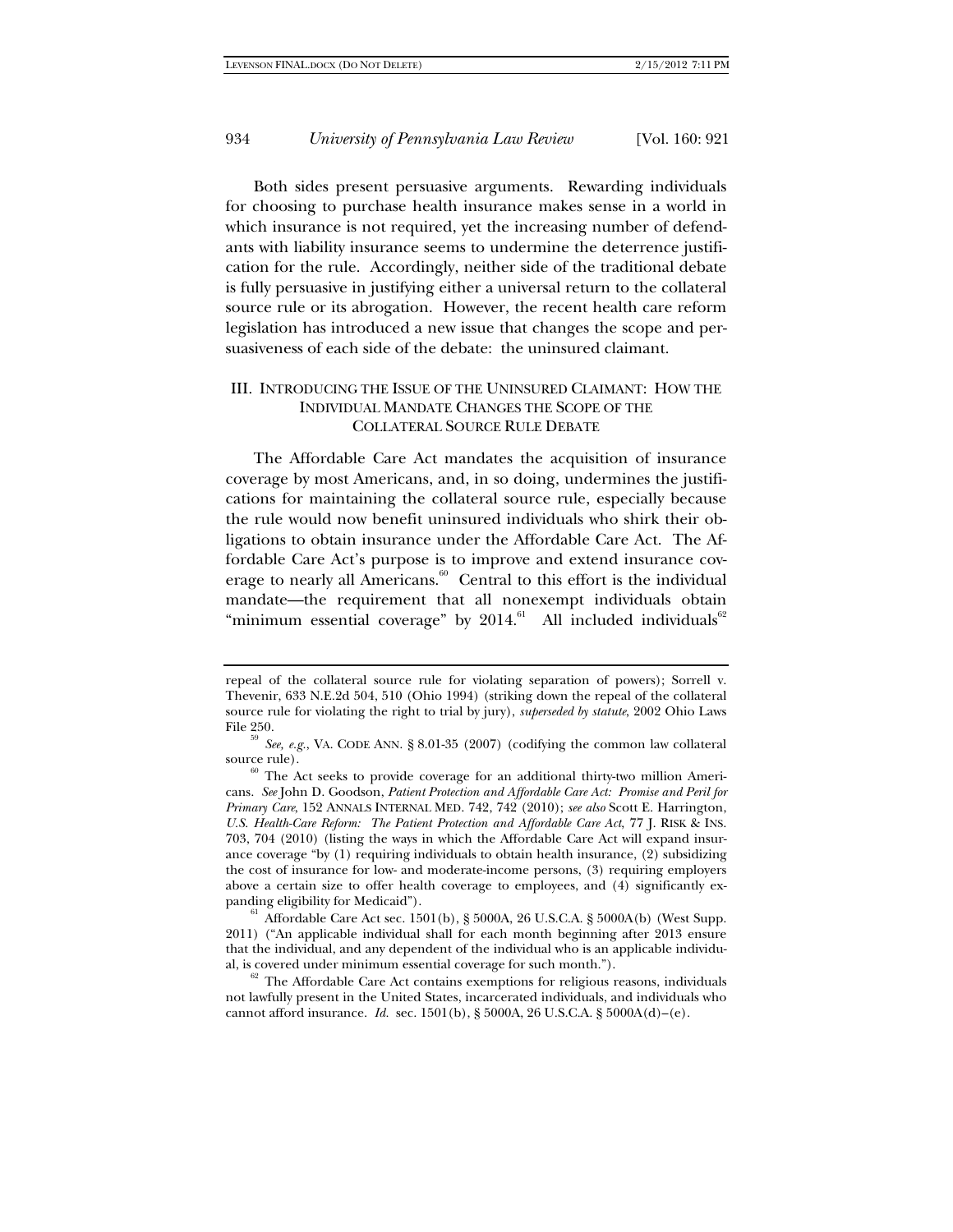who are noncompliant with the mandate must pay a monthly penalty<sup>63</sup> for their failure to contribute to the system.<sup>64</sup> This section explains the effect of the statute on the justifications for the collateral source rule.

Mandated health insurance changes the collateral source rule equation. Because the rule is meant in part to hide whether or not the claimant is insured to uphold the defendant's liability and protect insured plaintiffs, the rule has less effect in an age when juries may well assume that the claimants have insurance.<sup>65</sup> The insurance mandate of the Affordable Care Act will further undermine the rule's ability to hide a claimant's insured status. $^{66}$  If juries currently make assumptions about a claimants' coverage,  $\overline{5}$  expanded coverage under the Affordable Care Act will further support a jury's assumption that a claimant is insured.

A weightier concern is that now not only is it controversial for insured claimants to recover full damages for their losses despite their coverage, but also, under the Affordable Care Act, willfully uninsured claimants<sup>68</sup> would receive full damages despite their failure to opt in to a mandatory insurance system that could have mitigated the damages that the tortfeasor would have to pay. As passed, the Affordable Care Act imposes a penalty on willfully uninsured individuals, illustrating that it intends the individual procurement of medical insurance coverage to be required. The mandate is a conscious effort to spread

 $^{63}$   $\emph{Id.}$  sec. 10106(b)(1), § 5000A, 26 U.S.C.A. § 5000A(b) ("If a taxpayer who is an applicable individual . . . fails to meet the requirement of [maintaining minimum essential coverage]  $\dots$ , there is hereby imposed on the taxpayer a penalty with respect to such failures  $\dots$ .

 $t<sup>64</sup>$  In addition to aligning the collateral source rule with the Affordable Care Act's philosophy, changing the collateral source rule may act as an enhanced deterrent for

individuals to shirk their responsibility under the individual mandate.<br><sup>65</sup> *See supra* text accompanying note 30.<br><sup>66</sup> It is estimated that between twenty-one and twenty-three million people, including illegal immigrants, will remain uninsured under the Affordable Care Act. *See* Harrington, *supra* note 60, at 704 n.2; Mitchell H. Katz, *Future of the Safety Net Under Health Reform*, 304 JAMA 679, 679 (citing Office of the Actuary, Cntrs. for Medicare & Medicaid Services estimate). It is projected that about four million nonelderly people will remain willfully uninsured in 2016. Harrington, *supra* note 60, at 704 n.2.

 $\frac{67}{3}$  See Diamond & Vidmar, *supra* note 46, at 1889 (contrasting concerns with overcompensating plaintiffs with "traditional assumptions about the role of insurance in

juror thinking").<br><sup>68</sup> I use "willfully uninsured" to distinguish those who ignore the Affordable Care Act mandate from individuals who are exempt from obtaining coverage under the statute. *See supra* note 62. For the purpose of this Comment, "willfully uninsured" refers to individuals who have the obligation to obtain coverage but refuse to do so.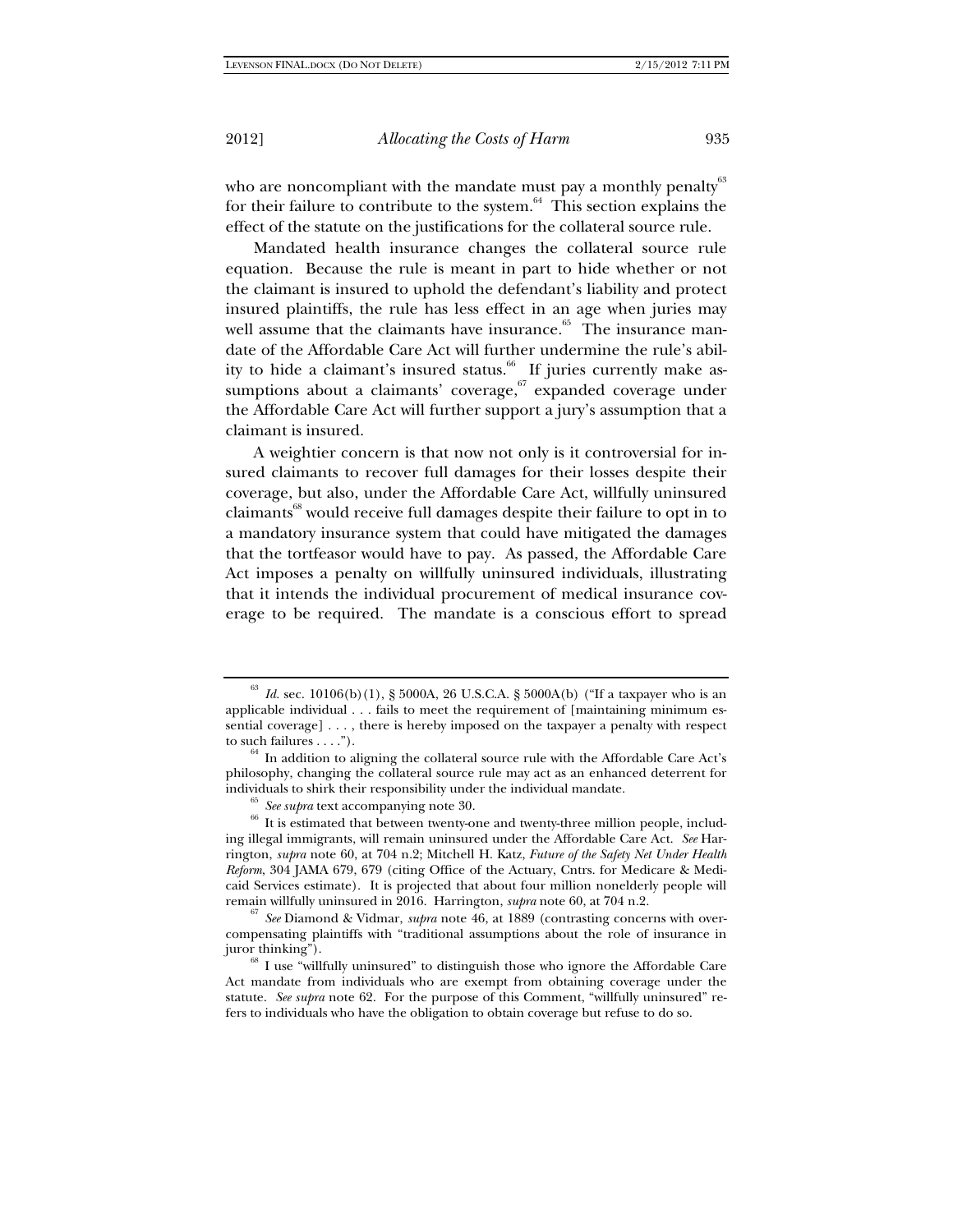costs among individuals to reduce premiums and health care costs.<sup>69</sup> Willfully uninsured individuals subvert this purpose.

With the passage of the Affordable Care Act, the collateral source rule allows willfully uninsured claimants to hide their lack of health coverage during trial and during the calculation of damages. Though proponents of the rule argue that a defendant should not benefit from a claimant's decision to purchase insurance, $\bar{p}$  the states and the federal government may decide that because purchasing insurance is now mandatory, rewarding the decision is less important. In addition, rewarding willfully uninsured claimants with full damages for their decisions to forgo coverage is less justifiable.

Thus, the collateral source rule is less defensible as applied to either insured or willfully uninsured plaintiffs. The Affordable Care Act provides an additional and substantial reason to favor changing the rule. Updating the collateral source rule to align with the goals of the Affordable Care Act—specifically to dissuade individuals from refusing to obtain insurance coverage and to ensure that willfully uninsured individuals do not receive damages that an insurance plan otherwise would have covered—reinforces the Affordable Care Act's message and provides an opportunity for tort reform consistent with the Act. This measure may have the effect of providing an additional deterrent to nonexempt individuals deciding to forgo health insurance coverage. At the very least, the new issue of the uninsured claimant changes the weight of the arguments fundamental to the traditional collateral source rule debate.

### IV. THE EFFECT OF MODIFYING THE COLLATERAL SOURCE RULE IN THE WAKE OF HEALTH INSURANCE REFORM

In light of the Affordable Care Act, arguments for upholding the common law collateral source rule are no longer as persuasive as they were before. Whether or not changes to the collateral source rule will be made in the wake of the Affordable Care Act will vary from jurisdiction to jurisdiction. However, to evaluate this choice and determine how the rule should be changed, a number of factors must be considered to evaluate the effect that such a limitation may have on the existing tort regime. This Part highlights a number of these factors and

<sup>69</sup> *See infra* note 84. 70 *See, e.g.*, Eastin v. Broomfield, 570 P.2d 744, 751 (Ariz. 1977) (offering a rationale for the collateral source rule).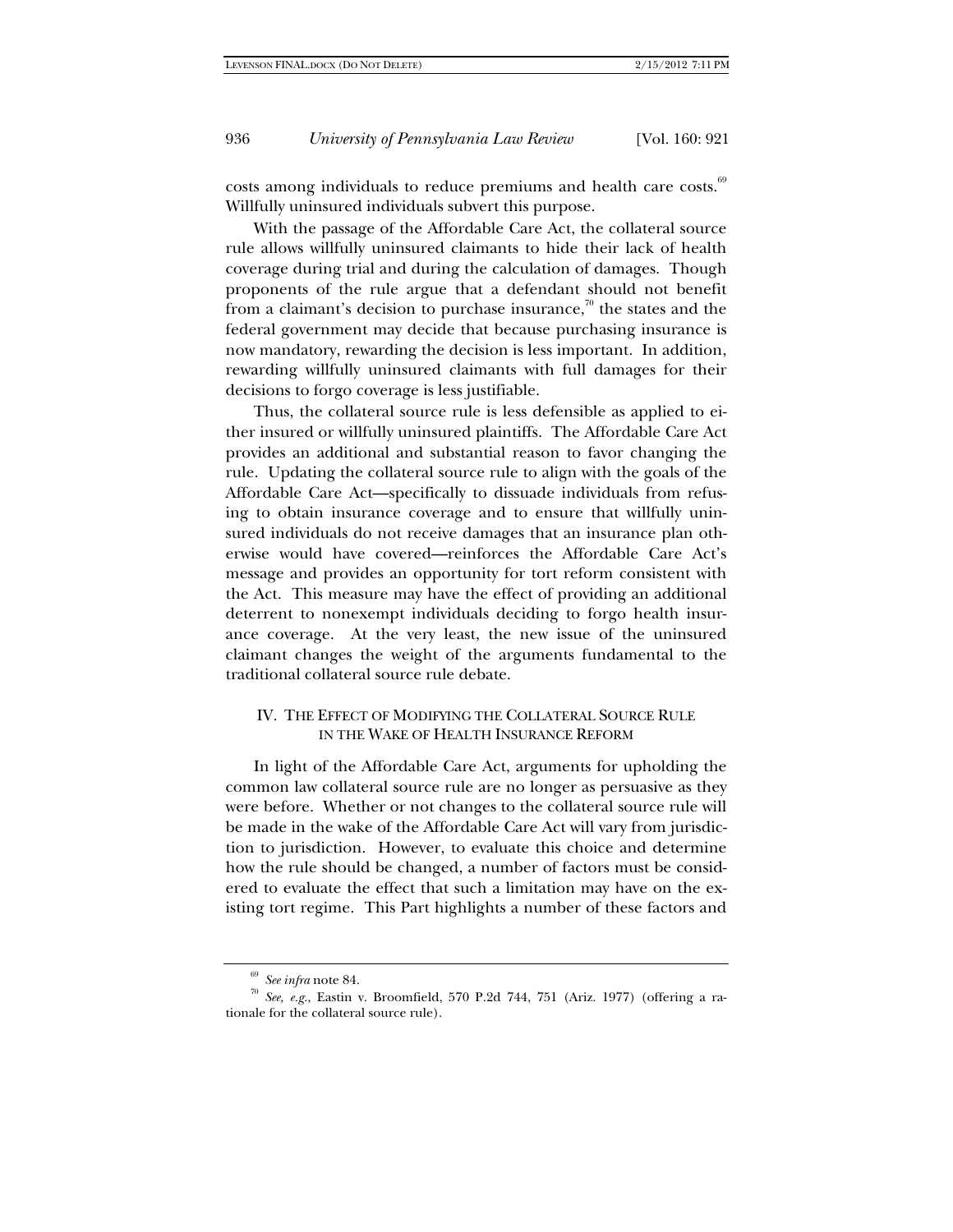evaluates the consequences that changes to the collateral source rule may have for each.

#### A. *Political Benefits*

Long a target of calls for tort reform, critics often blame the collateral source rule for driving up insurance costs as well as the costs of both litigation and settlement.<sup>71</sup> Limiting the collateral source rule's application in certain circumstances may be a low-cost means of pleasing big businesses, people in the medical profession, individuals who purchase their own liability insurance coverage, and others who are looking for government intervention to reduce premiums.<sup>72</sup> On the federal level, a limited abrogation of the collateral source rule meant to decrease damages in connection with the Affordable Care Act may produce some goodwill from groups who are more likely to oppose the mandate, while also promoting the policy objective of incentivizing individuals to purchase coverage. However, it does not make good political sense to eliminate the rule outright. Collateral source rule statutes must have protections for those exempt from the individual mandate, those subject to mandatory subrogation agreements, and those who otherwise would be denied a sufficient recovery. The following Sections will lay out what these protections should be.

#### B. *Purpose of Tort Law*

At the core of the debate over the collateral source rule is a theoretical argument about the purpose of tort law. Those who favor de-

See, e.g., Richard C. Ausness, *An Insurance-Based Compensation System for Product-Related Injuries*, 58 U. PITT. L. REV. 669, 709 (1997) ("To the extent that victims are compensated twice, these additional payments are passed on to the public in the form of higher insurance costs." (citing John L. Antracoli, Note, *California's Collateral Source Rule and Plaintiff's Receipt of Uninsured Motorist Benefits*, 37 HASTINGS L.J. 667, 671 (1986))); Victor E. Schwartz, Essay, *Tort Law Reform: Strict Liability and the Collateral Source Rule Do Not Mix*, 39 VAND. L. REV. 569, 573-74 (1986) ("When the tort system distributes a previously compensated-for risk, it, in effect, *redistributes* the risk to a different insurance system. This redistribution makes poor economic sense . . . . [I]t is far easier to return pre-

mium dollars to injured parties through accident and health insurance."). <sup>72</sup> Whether or not these reforms have a meaningful effect on cutting the costs of litigation, the number of suits brought, or premium prices is subject to wide debate. *See, e.g.*, Alexee Deep Conroy, *Lessons Learned from the "Laboratories of Democracy": A Critique of Federal Medical Liability Reform*, 91 CORNELL L. REV. 1159, 1185-86 (2006) (citing studies that present varied conclusions on the effect of repealing the collateral source rule).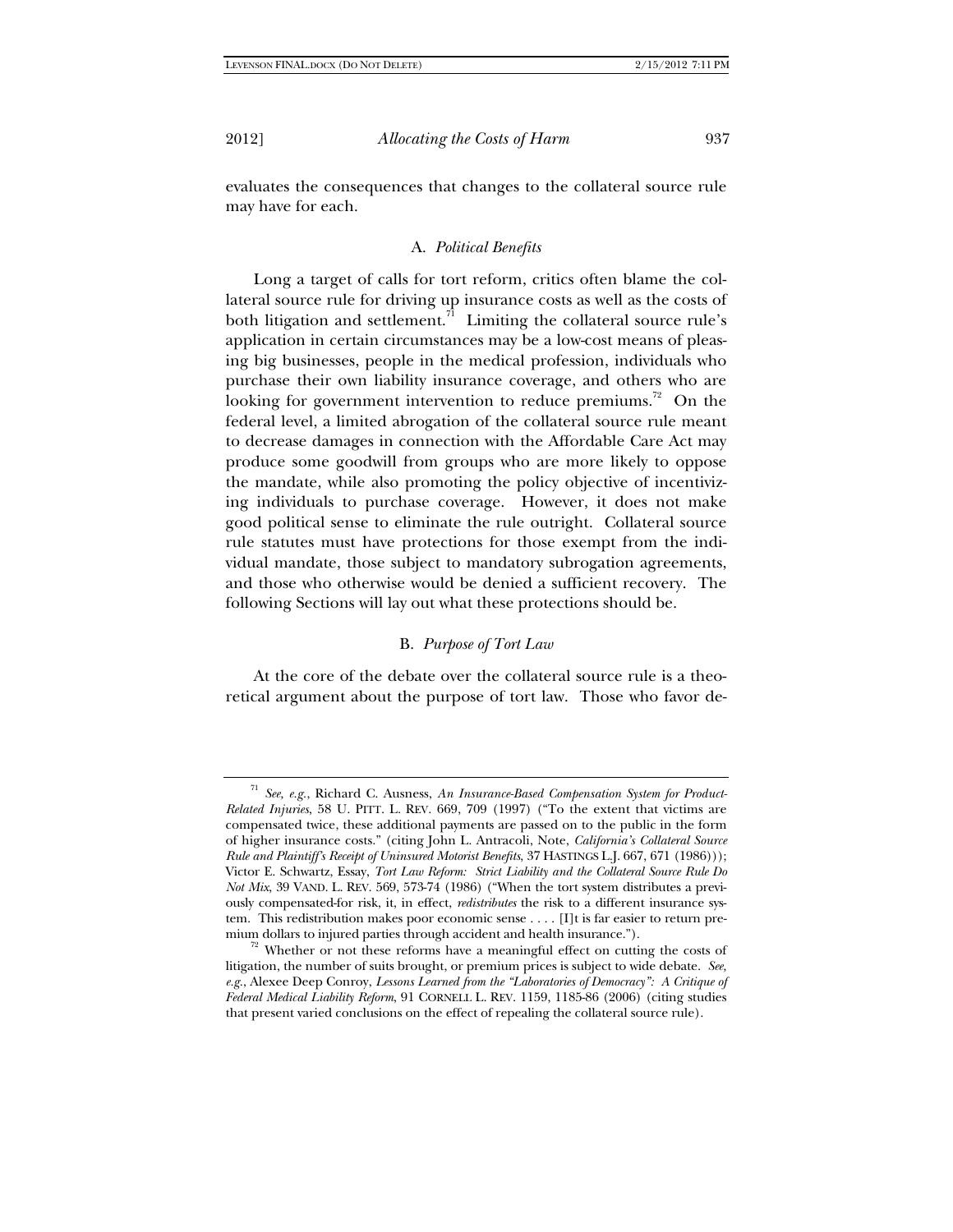terrence<sup>73</sup> are more likely to sympathize with the application of the collateral source rule, $74$  while those who favor a compensatory approach<sup>75</sup> seek the rule's limitation.<sup>76</sup>

When a state limits the collateral source rule, it supports the view that the primary purpose of the tort system is to compensate a victim for his  $\cos$ .<sup>77</sup> At first glance, the total abrogation of the collateral source rule would seem to advance this purpose, so that juries may award economic damages $^{78}$  based solely upon the claimant's demonstration of uncompensated loss.<sup>79</sup> However, some proponents of the compensation theory of torts agree that the collateral source rule does play a role in allocating to the claimant the costs of obtaining insurance, attorneys' fees, and the deductible—costs that the tortfeasor has theoretically imposed that otherwise may not be awarded to the claimant.<sup>80</sup> For this reason, some states that have abrogated the collateral source rule include make-whole provisions allowing the claimant to recover some of these costs before the collateral benefits are subtracted from the award.<sup>81</sup>

Proponents of the compensatory theory of tort law may also take issue with a modification of damages awards that would deny willfully uninsured claimants the full cost of their injuries, failing to make the claimant whole. However, perhaps this outcome is justifiable. Under the Affordable Care Act, those who refuse to purchase insurance pay a

<sup>73</sup> RESTATEMENT (SECOND) OF TORTS § 901 (1979) ("[One of] the purposes for which actions of tort are maintainable [is] . . . to punish wrongdoers and deter wrongful conduct . . . .").<br><sup>74</sup> *See supra* note 32 and accompanying text.<br><sup>75</sup> RESTATEMENT (SECOND) OF TORTS § 901(a) (explaining that tort damages are

meant "to give compensation, indemnity or restitution for harms").<br>
<sup>76</sup> See supra note 50 and accompanying text.<br>
<sup>77</sup> See generally Fleming, *supra* note 50 (advancing the view that the tort system should function solel

 $\frac{78}{10}$  The claimant's award should only be reduced for economic damages covered by insurance, as this is the portion of the award for which double recovery is possible. KEETON & WIDISS, *supra* note 41, § 3.11(d).<br><sup>79</sup> *Cf.* IDAHO CODE ANN § 6-1606 (Supp. 2008) ("In any action for personal injury

or property damage, a judgment may be entered for the claimant only for damages which exceed amounts received by the claimant from collateral sources . . . .").

<sup>&</sup>lt;sup>80</sup> See Fleming, *supra* note 50, at 59 ("The *Helfend* court considered that the collateral source rule . . . also performed a 'legitimate and even indispensible function' by compensating for the plaintiff's attorney's share in the recovery . . . . [A] plaintiff does not really receive a double recovery, because he must pay his own attorney a substantial percentage of the damages awarded." (quoting Helfend v. S. Cal. Rapid Transit Dist., 465 P.2d 61, 69 (Cal. Ct. App. 1970))). 81 *See supra* note 39.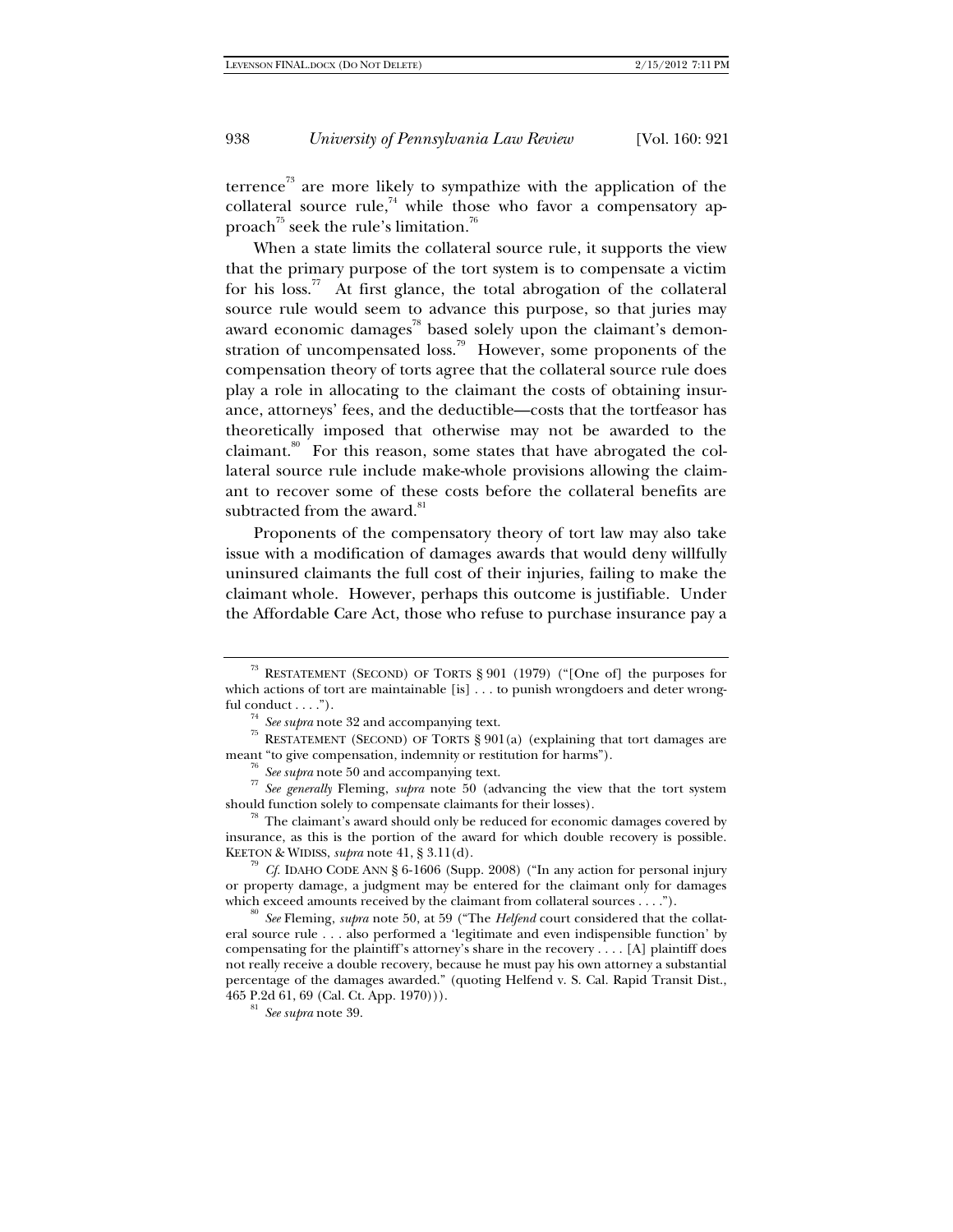penalty equal to the lesser of a cash amount<sup>82</sup> and the insurance premium for the lowest level of "minimum acceptable coverage," the bronze plan.<sup>83</sup> Anyone who pays less than the premium for minimum essential coverage may be enriched by the failure to purchase health insurance. Such nonparticipants also cause a loss to the public by failing to contribute to the national insurance fund used to reduce the costs of insurance for all.<sup>84</sup> If the purpose of the Affordable Care Act is to build such a fund, for which all of society pays to ensure lowerpriced coverage for those who are harmed, then limiting the collateral source rule may be justified as a means to encourage cost spreading and to efficiently compensate those who are harmed for their loss, which would promote the goal of compensation.<sup>85</sup>

From a deterrence perspective, changing the collateral source rule would undermine its important purpose—ensuring that tortfeasors pay for the harm they cause.<sup>86</sup> The deterrence argument against limiting the common law collateral source rule contends that defendant tortfeasors will not be made to pay for the harm they have caused if the claimant's primary insurer covers his medical expenses. Proponents of deterrence would likely disagree with changes to the collateral source rule that reduce the liability of defendant tortfeasors to uninsured claimants, unless it could be proven that this measure has an offsetting deterrence benefit. A measure that accounts for willfully uninsured plaintiffs in awarding damages should strike a balance be-

 $82$  In 2014, this cash amount will be \$95, multiplied by a cost-of-living adjustment; in 2015, \$325; and in 2016, \$695. Affordable Care Act, sec. 1501(b), 10106(b)(3), § 5000A, 26 U.S.C.A. § 5000A(c)(3) (West Supp. 2011); Health Care and Education Reconciliation Act of 2010 (HCERA), § 1002(a)(2), 26 U.S.C.A. § 5000A. <sup>83</sup> Insurance plans meeting the "minimum essential coverage" requirement are

placed into four categories specifying levels of coverage: bronze, silver, gold, and platinum. Affordable Care Act  $\S 1302(d)(1)$ , 42 U.S.C.A.  $\S 18022(d)(1)$ . The calculation of the penalty amount is based on a comparison between the cash amount and premiums for a bronze level plan. *Id.* sec. 1501(b), 10106(b)(2), § 5000A(c), 26 U.S.C.A.  $\S$  5000A(c)(1)(B); HCERA § 1002, 26 U.S.C.A. § 5000A(c)(1)(B). <sup>84</sup> As the theory behind the Affordable Care Act is to decrease insurance premi-

ums for individuals and small groups by grouping people together, a willful nonparticipant theoretically causes a societal loss as well. *See, e.g.*, Sara Rosenbaum, *A "Broader Regulatory Scheme"—The Constitutionality of Health Care Reform*, 363 NEW ENG. J. MED. 1881, 1881-82 (2010) (explaining the centrality of the individual mandate to the Affordable Care Act's objective of fighting the adverse selection problem by inserting healthy individuals into the insurance pool to stabilize costs).<br><sup>85</sup> For an overview of the theory and justifications behind cost spreading, see Gui-

do Calabresi, *Some Thoughts on Risk Distribution and the Law of Torts*, 70 YALE L.J. 499,

<sup>517-19 (1961). 86</sup> *See* RICHARD A. POSNER, ECONOMIC ANALYSIS OF LAW § 6.14 (3d ed. 1986); SHAVELL, *supra* note 42, at 21-32 (1987); Calabresi, *supra* note 85, at 502.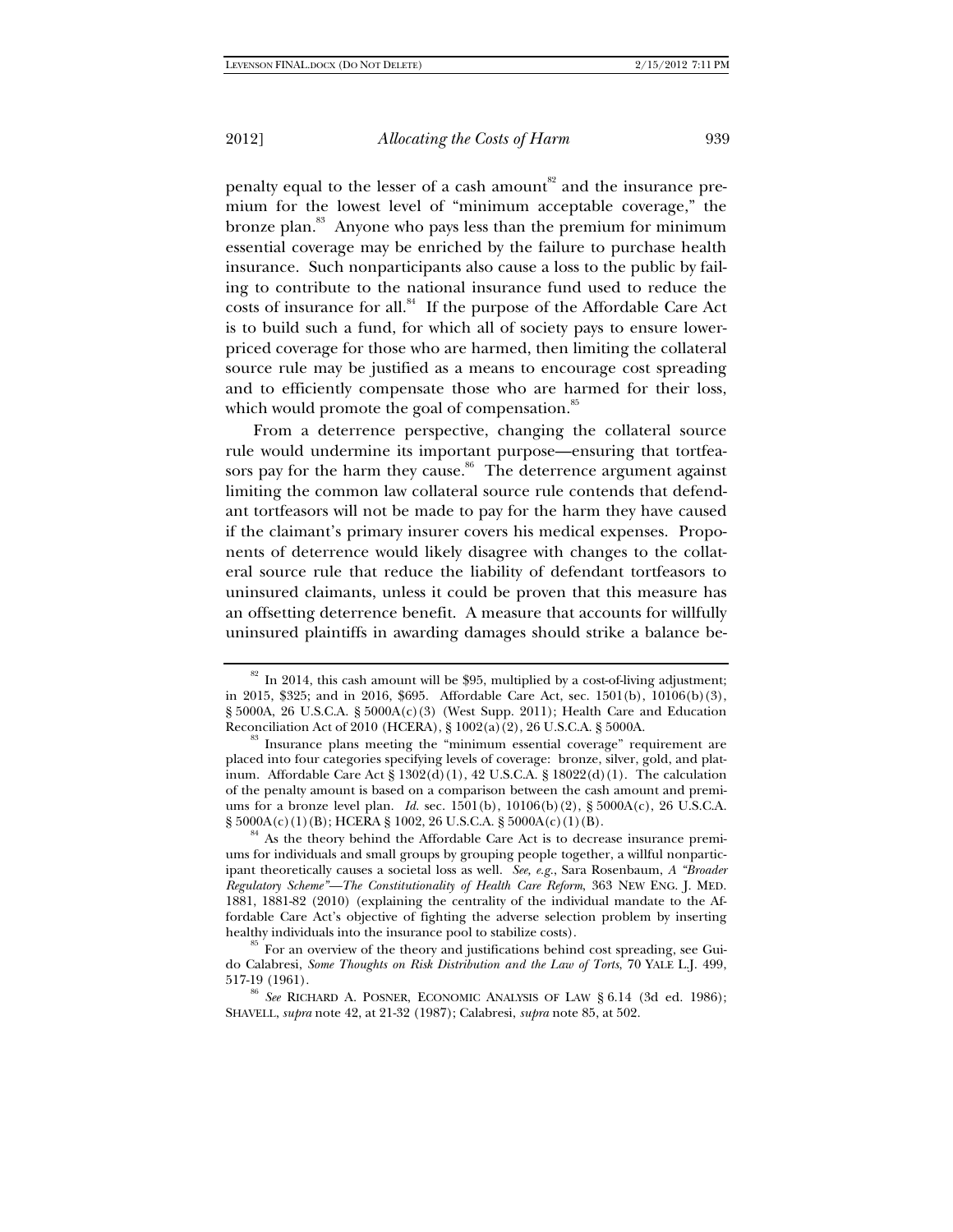tween deterring individuals from shirking their responsibilities under the individual mandate $^{87}$  and upholding fair and reasonable awards for claimants through both the make-whole rule and subrogation for insurers. The result would be that tortfeasors still pay for their behavior.

Under a system without the collateral source rule, the tortfeasor's liability may be reduced to reflect the economic damages paid by the claimant's insurer, but the tortfeasor will still be responsible for noneconomic damages and expenses not paid by insurance.<sup>88</sup> In practice, however, although the tortfeasor is theoretically liable for damages awarded to the claimant, more frequently the defendant's liability insurance covers them.<sup>89</sup> This insurance payment strips the defendant of most of the responsibility for paying the claimant's damages, with the exception of damages awarded beyond the defendant's coverage, the defendant's deductible, and consequently higher premiums.<sup>90</sup>

Eliminating the collateral source rule for insured claimants also creates a problem from a deterrence perspective, as a system that deducts collateral source payments from damages awards fails to hold the defendant responsible for the full extent of the harm he caused. To mitigate this problem, I analyze a damages award regime that promotes subrogation. Allowing for subrogation ensures that the defendant tortfeasor is liable for the amount otherwise subtracted from the claimant's award. Promoting subrogation for insured claimants, discussed below, $91$  may help to ease the tension between the compensatory and deterrence justifications for retaining and changing the collateral source rule.

### C. *The Collateral Source Rule as a Rule of Damages Versus a Rule of Evidence*

A proposal to modify the collateral source rule to align with the Affordable Care Act's goals must address the collateral source rule's

<sup>&</sup>lt;sup>87</sup> *See supra* text accompanying notes 61 and 63.<br><sup>88</sup> *See supra* note 78.<br><sup>89</sup> *See, e.g.*, Fleming, *supra* note 50, at 59; *cf.* Steven W. Pottier & Robert C. Witt, *On the Demand for Liability Insurance: An Insurance Economics Perspective*, 72 TEX. L. REV. 1681, 1688 (1994) ("[I]nsurance reduces the incentives of the insured and potential victims to avoid accidents."). 90 *See* Gary T. Schwartz, *The Ethics and the Economics of Tort Liability Insurance*, 75

CORNELL L. REV. 313, 316-17 (1990) (detailing the ways in which covered defendants may still be responsible for out-of-pocket payments for a claimant's damages if the damages exceed a predetermined cap).<br><sup>91</sup> *See infra* Section IV.D.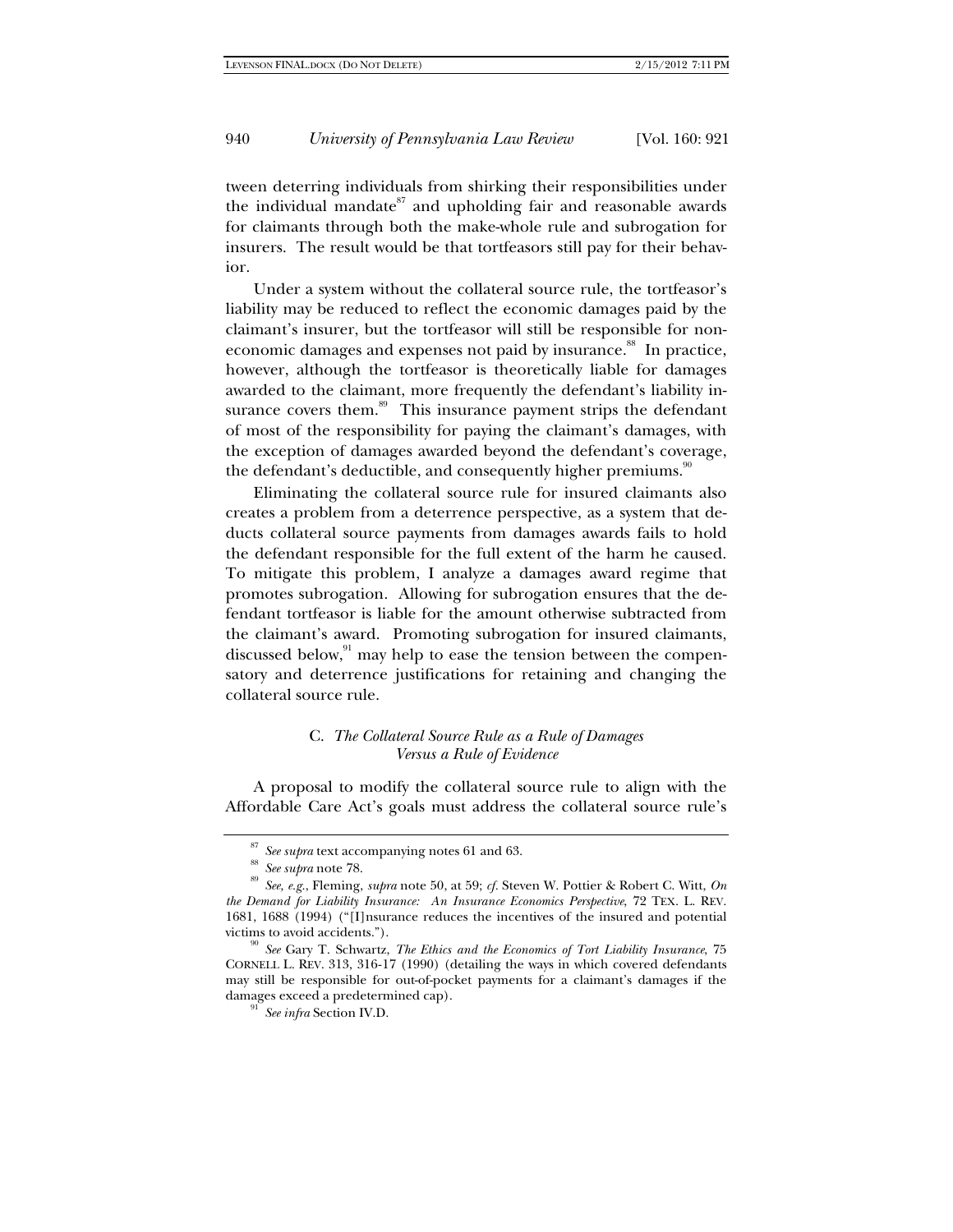role as both a rule of evidence and a rule of damages. Some states have abrogated the collateral source rule as a rule of evidence, allowing defendant tortfeasors to present evidence of the claimant's insurance coverage or lack thereof to the jury.<sup>92</sup> However, even in states that have made this change, it is unclear how a jury charged with deciding a defendant's liability should consider insurance information.<sup>93</sup> Jurors who have complied with their obligation to purchase insurance likely will be prejudiced against a claimant who failed to obtain insurance.<sup>94</sup> This prejudice may cause willfully uninsured claimants to recover much less in damages than is reasonable—less than the claimant would have received without the collateral source rule had he been insured. The purpose of changing the collateral source rule after the Affordable Care Act should not be to deny all damages to willfully uninsured claimants, but to align the rule's outcome with the underlying goal of the individual mandate: to facilitate spreading the costs of injury and illness, and not to compensate an individual for medical coverage he refused to obtain in violation of the Affordable Care Act.

In addition, because all willfully uninsured claimants are equally at fault for their failure to purchase minimum essential coverage, it would be unjust to hinge the claimant's award on the jury's prejudice against a claimant's failure to obtain insurance. For these reasons, the modifications to the collateral source rule proposed here leave the rule's evidentiary function intact.

Introducing insurance evidence after the verdict does not create the same subjectivity and prejudice as during trial. In many states, judges are charged with reducing the award post-verdict based on evidence of collateral source benefits paid to the claimant that is presented after trial.<sup>95</sup> There are at least three benefits to reducing awards during the damages phase of the trial. First, evidence of collateral payments or the lack thereof does not have the same relevance problem post-trial as it does during the trial. Second, the modifica-

<sup>92</sup> *See supra* note 22. 93 *Cf.* Killian v. Melser, 792 F. Supp. 1217, 1219 (N.D. Ala. 1992) (noting that putting insurance evidence to the jury was "irrelevant and prejudicial . . . having nothing whatsoever to do with the true calculation of the possible recoverable damages"). 94 *See, e.g.*, Danielle A. Daigle, Commentary, *The Collateral Source Rule in Alabama: A* 

*Practical Approach to Future Application of the Statutes Abrogating the Doctrine*, 53 ALA. L. REV. 1249, 1257-58 (2002) (observing that federal district courts in Alabama have reached differing decisions as to how to use collateral evidence because of jurors' likely

prejudice).<br><sup>95</sup> *See, e.g.*, MONT. CODE ANN. § 27-1-308(3) (2007) (describing the process for reducing the claimant's award by the amount of the collateral source payments received).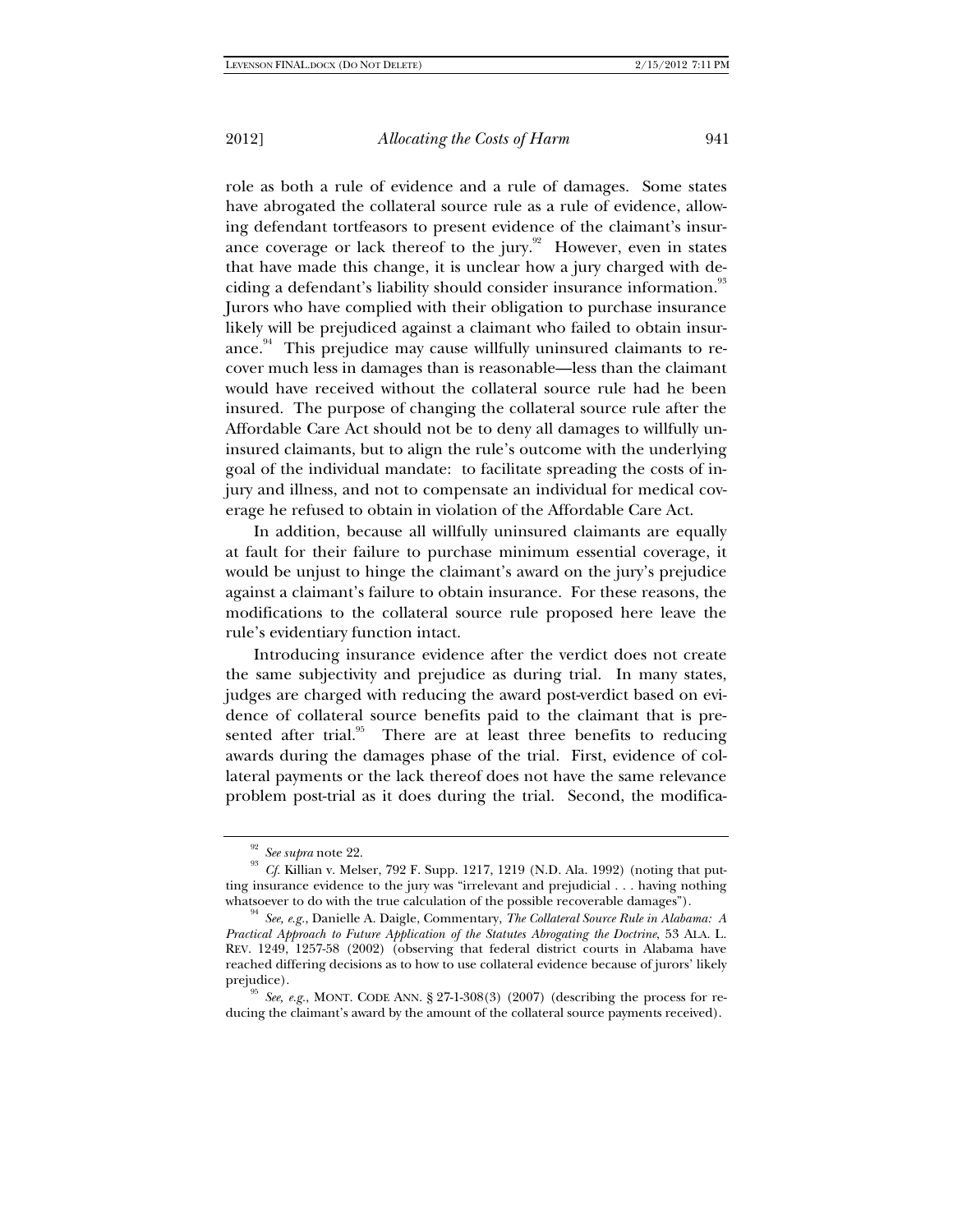tion of the collateral source rule's damages function may be much less unpredictable than total abrogation because judges can make objective deductions instead of juries making subjective calculations. Third, the rule prevents possible prejudice against claimants based on their lack of insurance coverage. However, such a rule would have to protect not only the willfully uninsured claimant from jury prejudice. Two other groups—insured claimants subject to subrogation agreements and uninsured claimants exempt from obtaining insurance must be considered in order to construct a damages rule that fairly allocates awards.

#### D. *Subrogation*

Commentators often acknowledge that the collateral source rule would be easily reconcilable with a compensatory theory of torts if it consistently supported subrogation, $6 \overline{a}$  contractual arrangement through which a claimant's primary insurer is reimbursed for its coverage of the claimant's medical costs if the claimant recovers these costs from the tortfeasor.<sup>97</sup> Subrogation benefits both the insurers and the insureds: insurers receive reimbursement for medical costs they cover when their insureds are victims of a tort, and insureds who opt into subrogation arrangements can benefit from lower premiums.<sup>98</sup>

Decreasing premiums by way of subrogation agreements furthers the policy of the Affordable Care Act by driving down insurance costs. In fact, health plans using federal money to provide individual health insurance must pursue subrogation from liable third parties by "all reasonable measures."99

States considering changes to their collateral source rules as well as states that have changed the rule already should consider the benefits of subrogation. However, subrogation poses two problems that

 $96$  Subrogation often follows twin ideals: (1) a tortfeasor does not benefit from a collateral source while the plaintiff is not overcompensated, and (2) the plaintiff does not receive a windfall because of the obligation to reimburse the collateral source. *See*

<sup>&</sup>lt;sup>97</sup> *See* KEETON & WIDISS, *supra* note 41, § 3.10(a)(1). The claimant's insurer can also recover these costs in an action against the tortfeasor or the tortfeasor's insurer.

 $^\mathrm{98}$  Individuals will prefer insurance contracts with subrogation agreements because they will prefer lower-cost full coverage plans to plans that cost more for the exclusion of a subrogation right, and because individuals seeking to profit from arrangements without subrogation obligations can drive up premiums for plans with subrogation rights. See SHAVELL, supra note 42, at 236-37.

<sup>&</sup>lt;sup>99</sup> 42 U.S.C. § 1396a(a)(25)(A) (2006).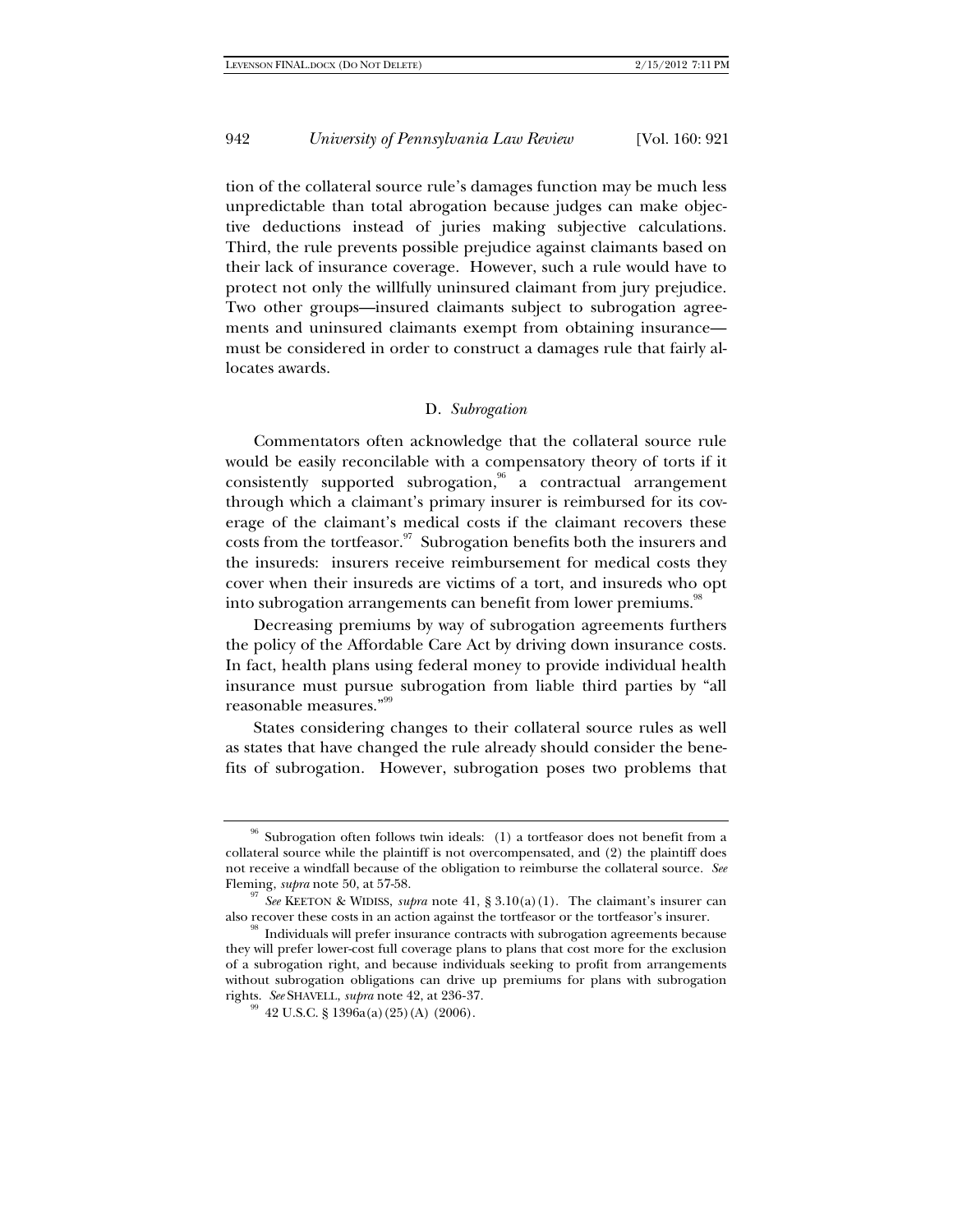limit the efficacy of the arrangement. $100$  The first problem is the cost for insurance providers to exercise their subrogation rights.<sup>101</sup> Yet insurance companies often succeed in their subrogation claims,<sup>102</sup> illustrating that while costs of subrogation may be high, they are not prohibitive. While policymakers may consider increasing the efficiency of the suit for subrogation, the problem by itself does not merit a change in the collateral source rule.<sup>103</sup>

More seriously, subrogation affects an insured claimant's award, a problem that should prompt a revision of the collateral source rule. In some personal injury actions, successful claimants may find that their awards are small after insurance setoffs to cover the costs of obtaining insurance, attorneys' fees, and noneconomic damages.<sup>104</sup> Some claimants, after cooperating with a subrogation agreement, may

First, while subrogation has been credited with making lower premiums possible, the fact that insurance companies receive refunds pursuant to subrogation contracts does not always result in the reduction of costs and premiums. Though many individuals are given the choice of lower premiums in exchange for a subrogation agreement, these lower premiums may not reflect the true extent of insurance company savings. Second, subrogation may present a problem for third-party liability insurance premiums, which may increase as a result of larger awards to claimants that are in part subrogated to the first-party insurer. For this reason, some state collateral source statutes limit subrogation in certain circumstances. *See, e.g.*, ARIZ. REV. STAT. ANN. § 12-565(C) (Supp. 2008). Decreasing awards for willfully uninsured claimants and insured claimants without subrogation agreements may not fully offset the increased costs from newly insured claimants with subrogation agreements. However, this outcome is still preferable to the current system because it allocates the payment for harm to the tortfeasor, as opposed to the claimant's insurer. Rather than resulting in the tortfeasor paying full damages directly, this situation may cause him to pay indirectly in the form of increased liability insurance premiums. 101 *See* CONGRESSIONAL BUDGET OFFICE, THE EFFECTS OF TORT REFORM: EVIDENCE

FROM THE STATES 6 n.15 (2004), *available at* http://www.cbo.gov/ftpdocs/55xx/ doc5549/Report.pdf (explaining that many insurers do not exercise their rights to subrogation because "it can be difficult to establish that a certain award covers the same damages as the injury covered by an insurance benefit," because of the substantial administrative costs involved in obtaining awards, and because of possible "ill will among customers").<br><sup>102</sup> *See, e.g.*, DeHerrera v. Am. Family Mut. Ins. Co., 219 P.3d 346, 350 (Colo. App.

<sup>2009) (</sup>holding that the insurer had a right of subrogation for payments it made to the insured's medical providers); Estate of Risk v. Risk, 771 N.W.2d 653 (Iowa Ct. App. 2009) (unpublished table decision) (holding that a workers' compensation insurance company

had a subrogation right to benefits paid to a widow for her husband's injuries).  $103$  Evaluating the extent of this problem is difficult; most authors writing about the subject do not show the rate at which insurers exercise their subrogation rights following successful personal injury suits.<br><sup>104</sup> *See, e.g.*, Michelle Andrews, *Adding Insult to Injury*, SMARTMONEY, July 1, 2000, at

<sup>130 (</sup>highlighting stories of severely injured claimants whose pain and suffering damages were significantly reduced for subrogation costs).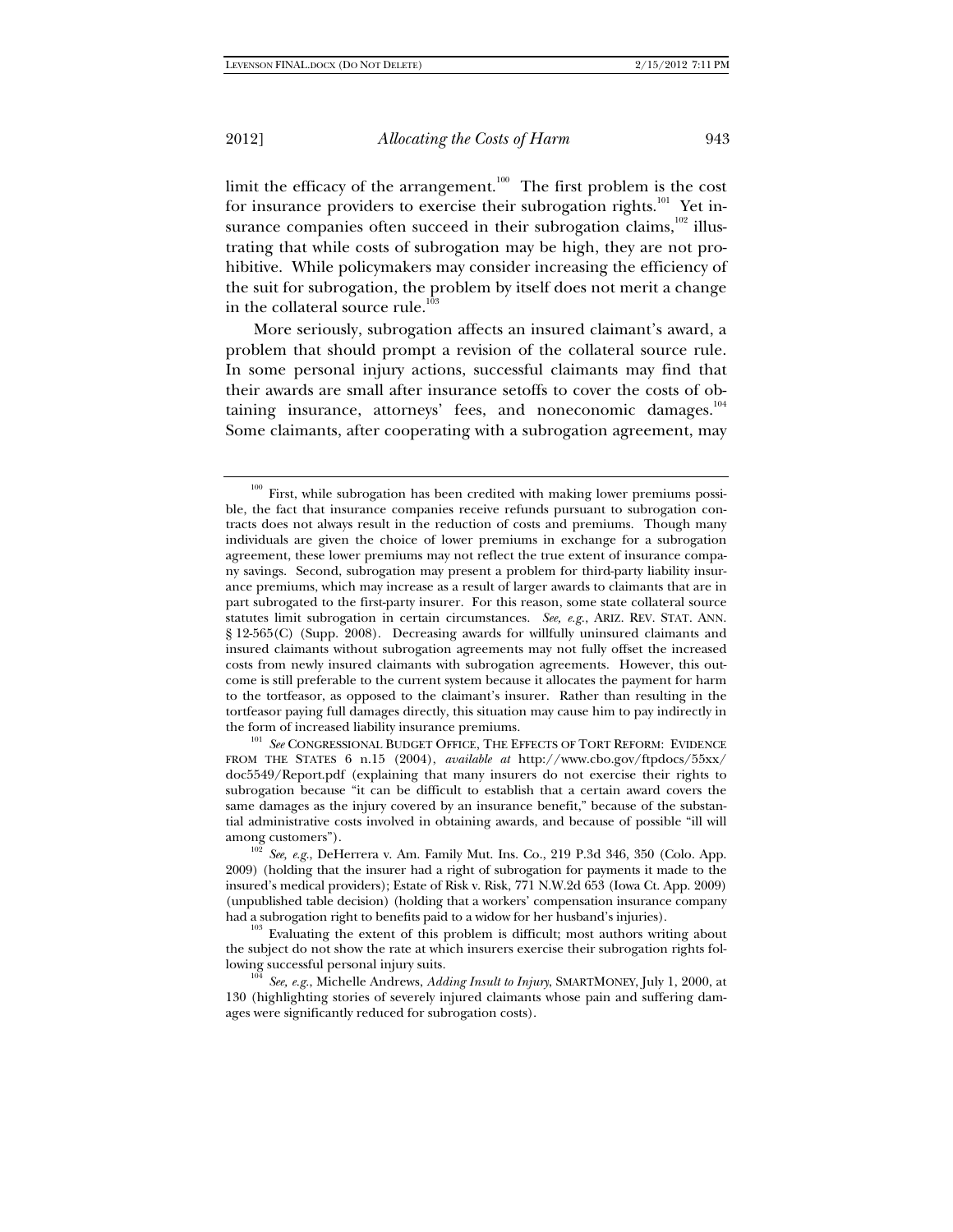not have the funds to cover the costs of obtaining the subrogated damages. This lack of funds has contributed to the development of setoff rules, which limit how awards are reduced post-verdict. One of these setoff options, the make-whole rule, ensures that a claimant's award is not reduced for collateral benefits before the claimant recovers some of the costs of procuring the collateral benefit.<sup>105</sup> The makewhole rule can limit the burden of a subrogation obligation because it can restrict an insurer's exercise of subrogation rights until the claimant has been fully compensated for losses the insurer did not cover. $^{106}$ Although the make-whole rule does not guarantee full compensation for the plaintiff's costs, $107$  it aims to ensure that the claimant does not lose more than he gains from the suit.<sup>108</sup> The rule takes into account the real costs of personal injury litigation: attorneys' fees, costs of obtaining insurance, and so on.<sup>109</sup>

While some courts have adopted the make-whole rule,<sup>110</sup> a number of states have statutory provisions that prioritize compensation of the plaintiff's costs of obtaining the judgment over both deductions for the defendant and for the plaintiff's insurer.<sup>111</sup> For example, the Connecticut collateral source statute requires that the court reduce

See, e.g., FLA. STAT. ANN. § 768.76 (West Supp. 2009) ("[T]he court shall reduce the . . . award by the . . . amounts which have been paid for the benefit of the claimant . . . from all collateral sources. . . . Such reduction shall be offset to the extent of any amount which has been paid . . . [by] the claimant . . . to secure [the] right to any collateral source benefit which the claimant is receiving as a result of her or his injury."). 106 *See* Barnes v. Indep. Auto. Dealers of Cal., 64 F.3d 1389, 1394 (9th Cir. 1995)

<sup>(&</sup>quot;It is a general equitable principle of insurance law that, absent an agreement to the contrary, an insurance company may not enforce a right to subrogation until the in-

 $107$  Most make-whole provisions account for the cost of obtaining the collateral source benefit but do not necessarily account for attorneys' fees, although these fees are sometimes considered unofficially.<br><sup>108</sup> *See* Roger M. Baron, *Subrogation: A Pandora's Box Awaiting Closure*, 41 S.D. L.

REV. 237, 249-52 (1996) (explaining the make-whole doctrine as a means of easing the effect of subrogation on claimants); *see also* David M. Kono, Note & Comment, *Unraveling the Lining of ERISA Health Insurer Pockets—A Vote for National Federal Common Law Adoption of the Make Whole Doctrine*, 2000 BYU L. REV. 427, 449-50 (analyzing the doctrine in light of ERISA concerns). 109 In a post–Affordable Care Act regime, the cost of obtaining insurance should

not be taken into account because the individual mandate requires that everyone obtain insurance coverage. The costs of a deductible, however, should be considered. 110 *See, e.g.*, Rimes v. State Farm Mut. Auto. Ins. Co., 316 N.W. 2d 348, 355-56

<sup>(</sup>Wisc. 1982); *cf.* Cutting v. Jerome Foods, Inc., 993 F.2d 1293, 1297-98 (7th Cir. 1993) (evaluating, without deciding, whether the make-whole rule should be applied in fed-

eral court).  $^{111}$   $\,See,\,e.g.,$  FLA. STAT. ANN. § 768.76 (West Supp. 2009) (declaring no reduction of award for collateral sources for which a subrogation right exists).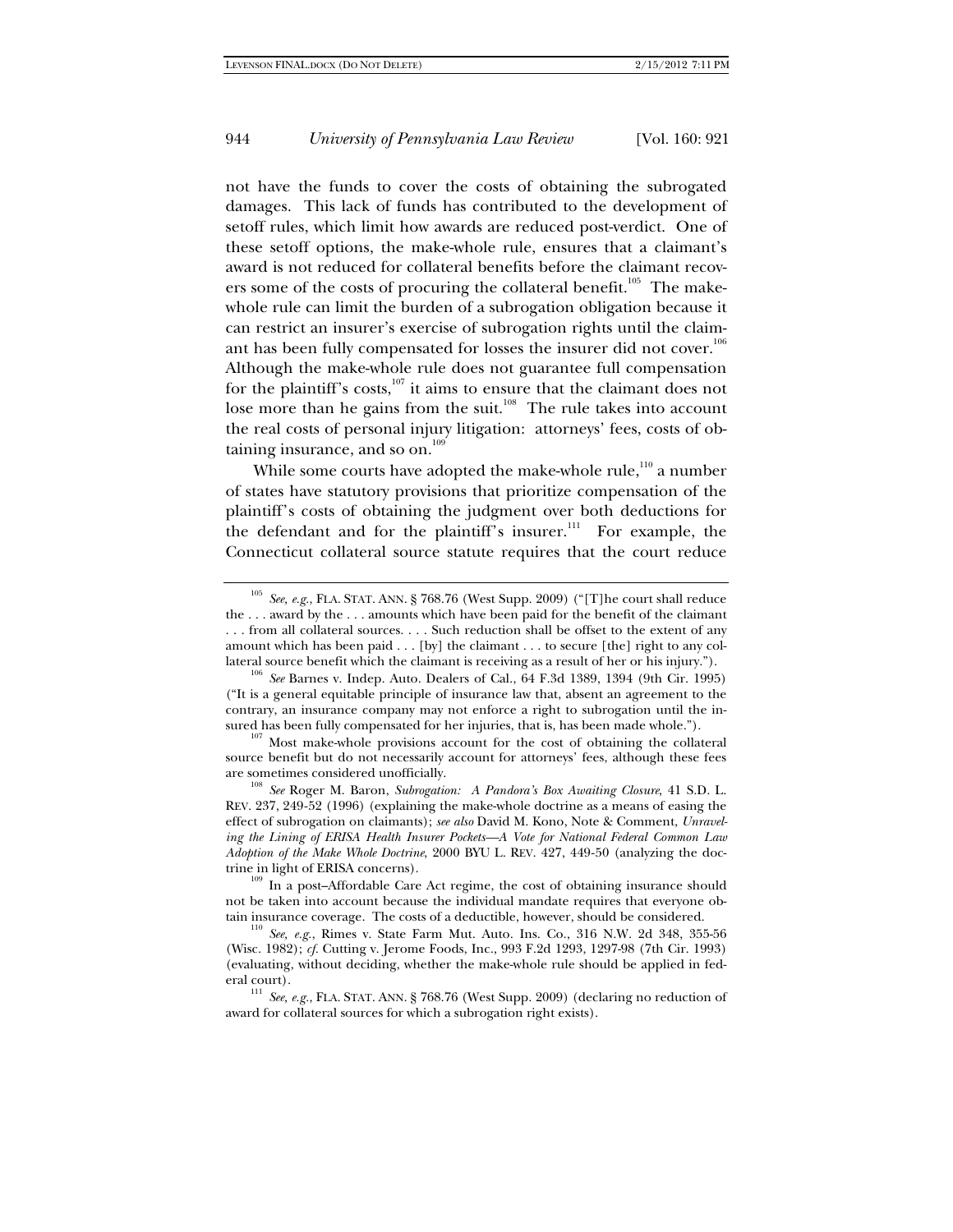the award by the amount of benefits the claimant received from collateral sources.<sup>112</sup> However, the statute specifies that the amount the claimant has paid to secure insurance will be removed from the reduction, therefore ensuring that the claimant is adequately reimbursed for the costs of insurance.<sup>113</sup>

A second and less common means of easing the effects of subrogation is the common fund. The common fund requires that where a party to litigation receives an award, others sharing the award must bear a portion of the cost of obtaining it, including a reasonable amount of attorneys' fees.<sup>114</sup> In the context of insurance contracts, some courts require this kind of fee-sharing for insurers that do not exercise their rights to intervene or join with the claimant in personal injury cases<sup>115</sup> but stand to gain from a claimant's recovery in the case.116 This equitable form of recovery allows claimants to be compensated for harms not covered by collateral benefits without losing the entire award to attorneys' fees and subrogation.<sup>117</sup> The common fund is also credited with increasing efficiency in the long run. The fund encourages cost sharing between the claimant and the insurer, whether by means of mounting a joint case, or by sharing the cost of attorneys' fees in a successful case.<sup>1</sup>

a tortfeasor). 116 *See, e.g.*, Wal-Mart Stores, Inc. Assocs.' Health & Welfare Plan v. Wells, 213 F.3d 398, 402 (7th Cir. 2000) (explaining that without the common fund the claimant would be in a worse position after her settlement than if she had not brought suit). In *Mathews v. Bankers Life & Cas. Co.,* the court held:

[W]here [the insured's attorney] effects a recovery it is only fair that the insurance company pay a reasonable attorney fee on its part of the recovery. How in the name of fairness can it be said that the injured should pay a fee not only on his recovery but also on the recovery of the insurance company?

690 F. Supp. 984, 987 (M.D. Ala. 1988. *See also* Eiland v. Meherin, 854 So.2d 1134, 1137 (Ala. Civ. App. 2002) (following *Mathews* to avoid a "manifestly unjust result"). 117 *See, e.g.*, *Wal-Mart Stores*, 213 F.3d at 402 (explaining an insurance plan in which

by the plan).  $^{118}$  *Cf. id.* (concluding that attorneys' fees would likely make existing plans worse in the long run).

 $^{112}_{113}$  CONN. GEN. STAT. ANN. § 52-225a(a) (West Supp. 2009).  $^{113}_{13}$ 

<sup>113</sup> *Id.* <sup>114</sup> *See* Johnny Parker, *The Common Fund Doctrine: Coming of Age in the Law of Insurance Subrogation*, 31 IND. L. REV. 313, 321 (1998) (quoting Means v. Montana Power Co., 625 P.2d 32, 37 (Mont. 1981), which described the purpose of the common fund doctrine as avoiding unjust enrichment). 115 *See id.* at 328 (explaining the options available to an insurer with claims against

the common fund rule allowed the claimant to recover damages not explicitly covered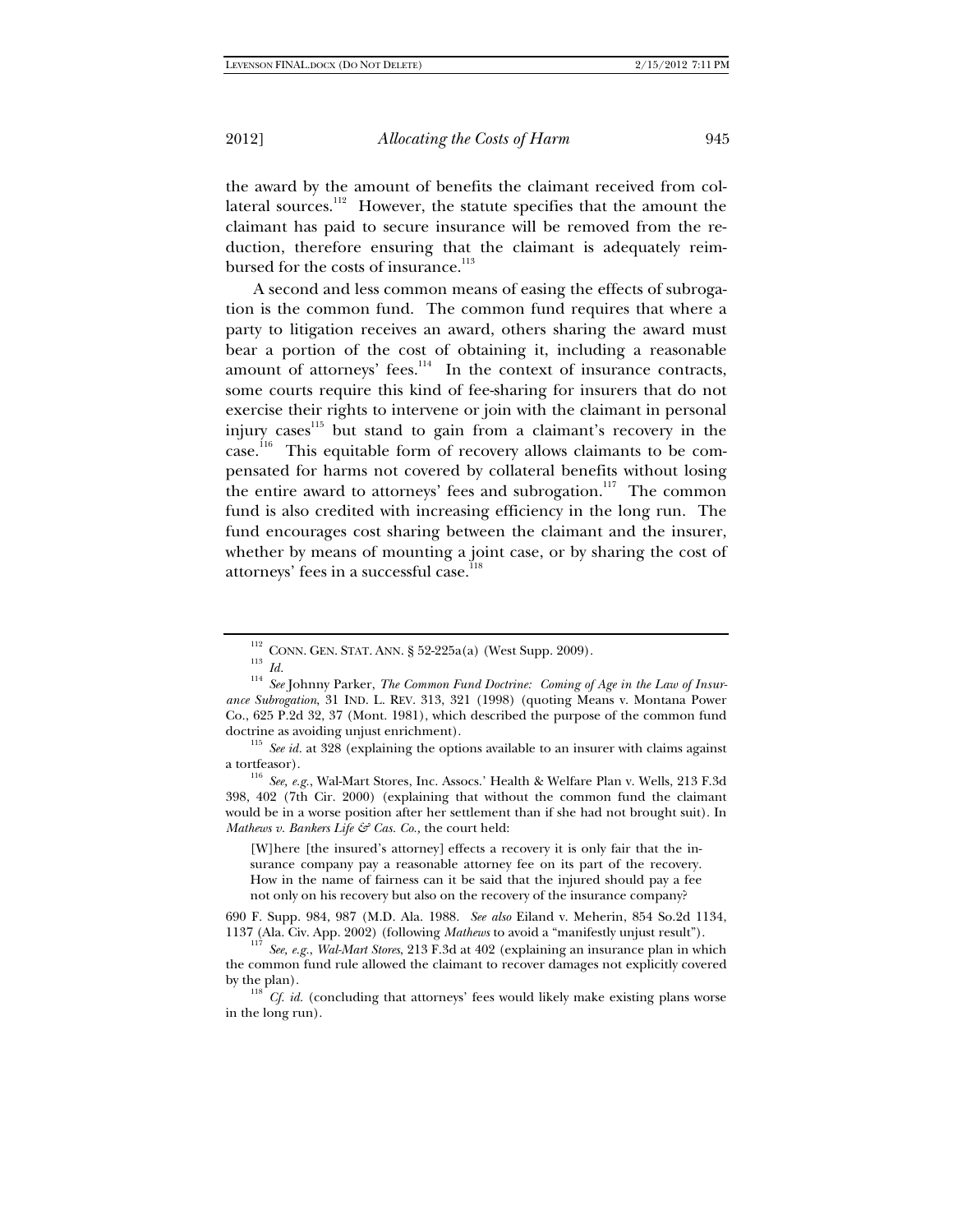A system with a limited collateral source rule needs strict set-off rules such as the make-whole rule or the common-fund rule if the goal is to ensure that victims have incentives to seek damages for their losses. An updated statute would need to ensure that claimants bringing successful claims would not be worse off than they would have been had they not brought suit at all.<sup>119</sup> In cases with a jury unsympathetic to reimbursing an insurance company, juries may award the claimant less than full economic damages.<sup>120</sup> This outcome is especially likely where a claimant sues a sympathetic defendant or where his award is reduced for comparative negligence.<sup>121</sup> A collateral source statute, particularly one that limits the rule, should incorporate some safeguards for claimants obligated to subrogate a portion of their damages. Such safeguards are also beneficial to insurance companies that would have to spend their own resources to recover the insured's collateral payments if the insured had no incentive to sue for damages. No state collateral source statutes currently adopt the common fund doctrine, which courts enforce as a rule of equity. As stated above, though, some states do adopt rules that incorporate the make-whole rule.<sup>122</sup> The make-whole rule may be more effective as a direct and efficient way for the court to protect the claimant's award, as opposed to the common fund rule, which requires the court to collaborate with the insurer to ensure the payment of the insurer's portion of the costs of the suit.

In addition, many states with modified collateral source rules make special provisions for individuals whose insurance coverage includes a subrogation agreement.<sup>123</sup> While some states allow for the introduction of evidence regarding a claimant's subrogation agreements to counter the defense's introduction of evidence of the claimant's collateral benefits, $124$  others have limited the rule to preserve collat-

<sup>&</sup>lt;sup>119</sup> *See, e.g., id.* at 402 (ruling that a system that leaves the claimant worse off than had she not sued would "gratuitously deter the exercise of the tort rights").

<sup>&</sup>lt;sup>120</sup> See KEETON & WIDISS, *supra* note 41, § 3.10(c) (explaining jury members' possible prejudice against insurance companies trying to recover the cost of providing col-

lateral benefits to an injured party from a tortfeasor).<br><sup>121</sup> *See, e.g., Wal-Mart Stores*, 213 F.3d at 404 (reducing claimant's award by twenty-<br>five percent for comparative negligence).

<sup>&</sup>lt;sup>122</sup> *See, e.g., supra* notes 111-12. <sup>123</sup> *See, e.g.*, *ALA.* CODE § 6-5-545(c) (LexisNexis 2005) ("Upon proof by the plaintiff to the court that the plaintiff is obligated to repay the medical or hospital expenses which have been or will be paid or reimbursed, evidence relating to such reimbursement or payment shall be admissible.").

 $\frac{124}{2}$  *See, e.g.*, CONN. GEN. STAT. ANN. § 52-225(a) (West Supp. 2009) (allowing for post-verdict reduction of damages by the amount the claimant received from collateral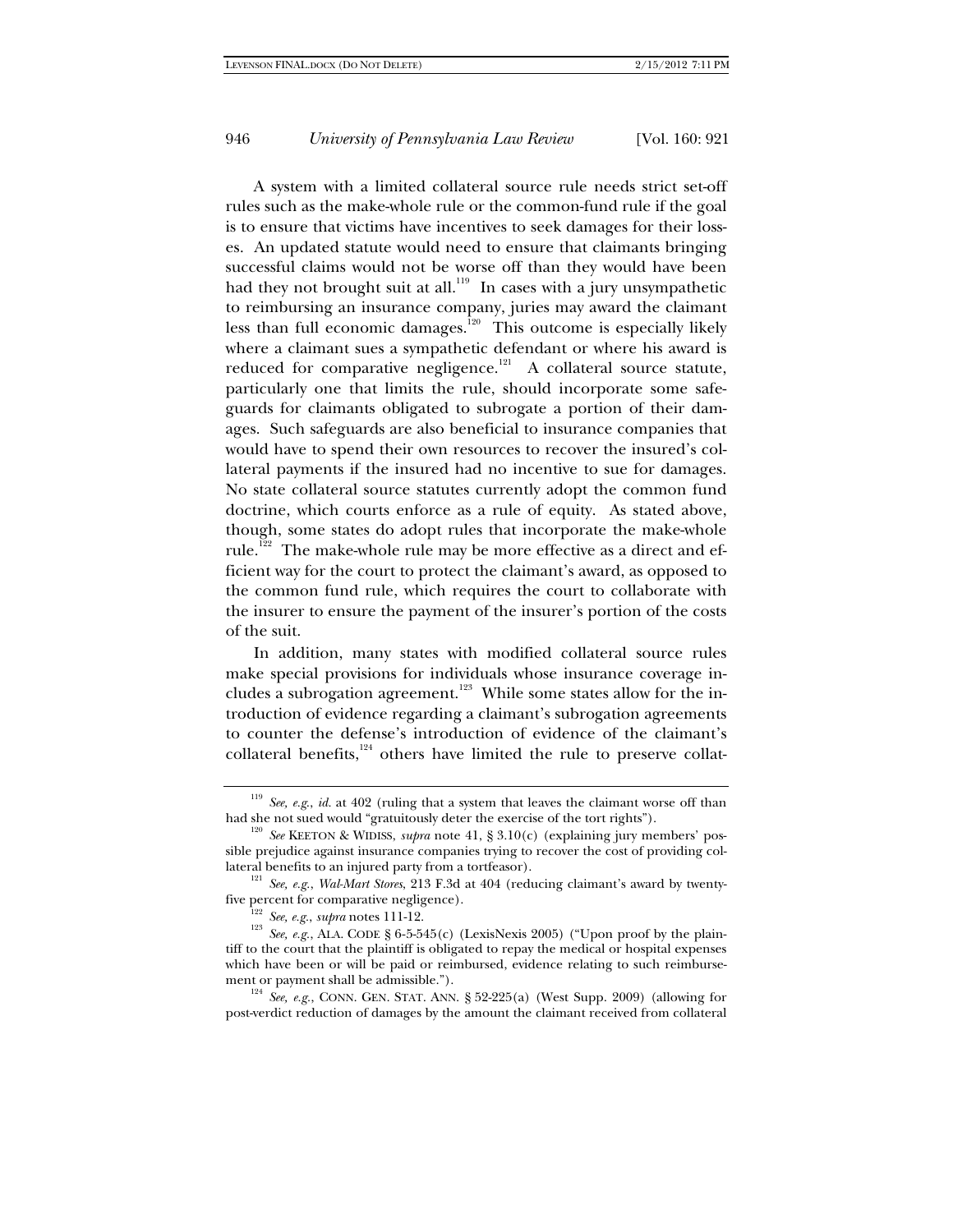eral-source-rule protection for sources with a subrogation right.<sup>125</sup> Ostensibly, states have adopted this standard out of concern that claimants who have received collateral benefits may be less likely to receive full awards from juries, even if they present evidence of their subrogation obligations.<sup>126</sup> For this reason, some claimants may prefer to hide all evidence of their insurance coverage from the jury. Conversely, in states where claimants may present evidence of subrogation obligations to counter evidence of collateral benefits, the jury may determine more accurately the amount of money the claimant will receive from the suit and the award needed to make the claimant whole.<sup>127</sup> In a world after the Affordable Care Act, where juries will likely presume that claimants are insured, claimants should be able to decide for themselves whether information regarding subrogation agreements is beneficial or harmful. Specifically, claimants should be able to determine whether the jury is more likely to award full damages if it knows that the claimant is insured but obligated to repay the insurer, or if it does not know whether the claimant is insured. Once the court has decided that a valid subrogation right exists, the choice of whether or not to inform the jury of the collateral benefit should be the claimant's. Retaining the collateral source rule for claimants with subrogation obligations aligns with the interest of insurers. Claimants are likely to choose the course that yields awards from which they can benefit, a choice from which the insurer will benefit as well, allowing for compensation, deterrence, and perhaps lower premiums.

### E. *Exemptions*

Aside from claimants legally bound to subrogation agreements with their insurers, other groups may be unfairly affected by modifications to the collateral source rule. A collateral source statute should

sources except where "a right of subrogation exists"); 735 ILL. COMP. STAT. ANN. 5/2- 1205(2) (West Supp. 2009) ("Such reduction shall not apply to the extent that there is a right of recoupment through subrogation . . . ."); WASH. REV. CODE § 7.70.080 (same).

<sup>&</sup>lt;sup>125</sup> *See, e.g.*, ALASKA STAT. § 09.17.070 (2008) ("[A] defendant may introduce evidence of amounts received or to be received by the claimant as compensation for the same injury from collateral sources that do not have a right of subrogation by law or contract."); N.Y. C.P.L.R. 4545 (McKinney Supp. 2011) ("[E]vidence shall be admissible for consideration by the court to establish that any such past or future cost or expense was or will, with reasonable certainty, be replaced or indemnified . . . from any collateral source . . . . ").

<sup>&</sup>lt;sup>126</sup> *See* KEETON & WIDISS, *supra* note 41, § 3.10(c) (discussing the possibility of ju-<br>ror prejudice against insurance companies).

<sup>&</sup>lt;sup>127</sup> *See* Pitts, *supra* note 41, at 769-70.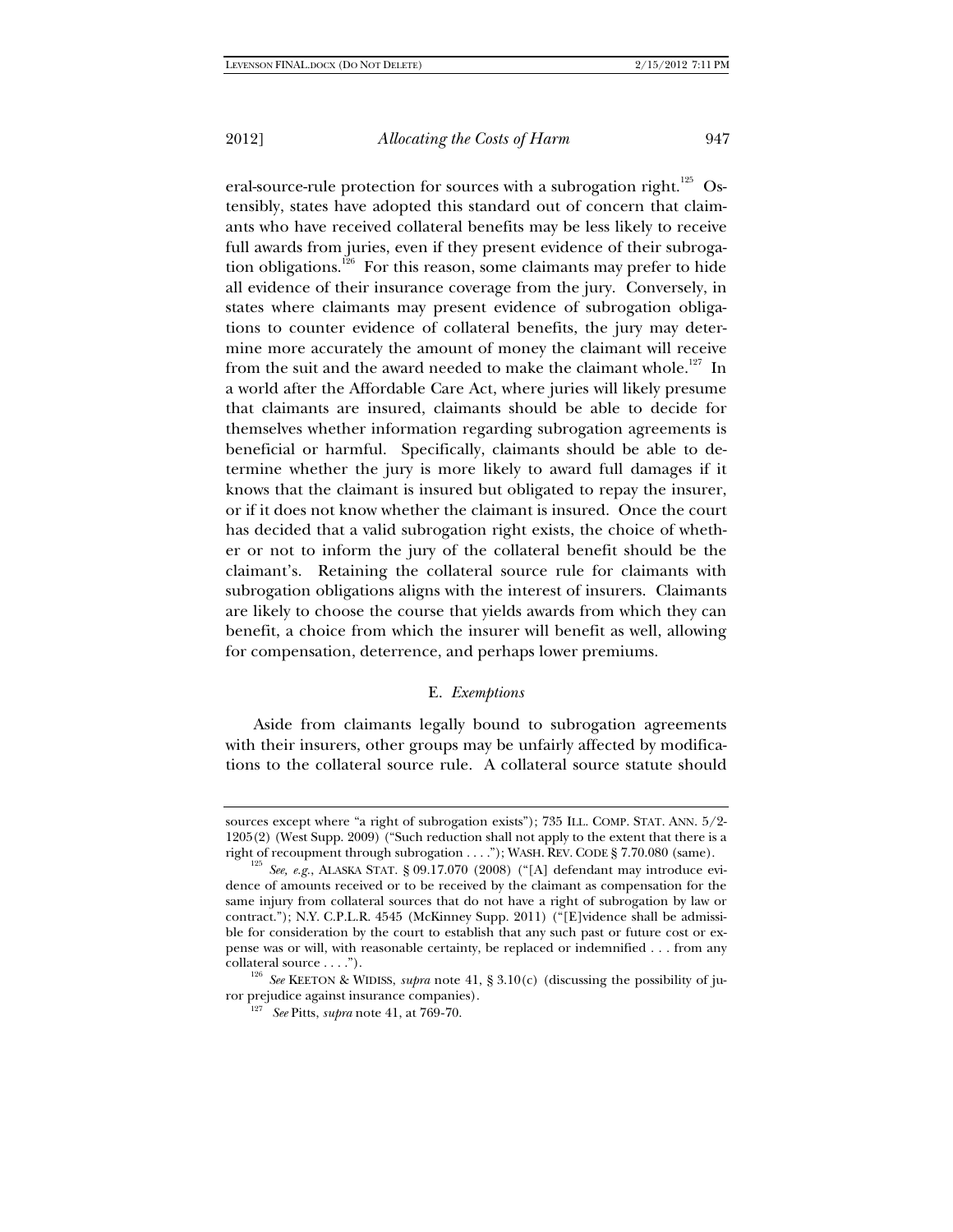take into account individuals exempt from the requirement to obtain health insurance under the Affordable Care Act.<sup>128</sup> The statute specifies a number of exempt groups, including individuals who cannot afford health coverage.<sup>129</sup> These exempt groups should not be exposed to jury criticism or given reduced awards for not obtaining coverage. For some in these groups, lawsuits may be the only means by which they can pay for their medical costs, as opposed to willfully uninsured individuals, who are able to obtain health insurance but refuse to do so.<sup>130</sup> For these reasons, like individuals whose insurance contracts reserve subrogation rights, exempt individuals should have the discretion to determine whether evidence of their uninsured status should be revealed to the factfinder.

### V. PROPOSING MODIFICATIONS TO THE COLLATERAL SOURCE RULE

Accounting for the numerous issues raised by changing the rule, I propose below a model statute for changing the common law collateral source rule—based both on preexisting state statutes<sup>131</sup> amending the rule and on new policy objectives that the Affordable Care Act raises. This Part first lays out the objectives that this new regime is meant to achieve. It then provides language for a model damages statute modifying the collateral source rule and adding an additional damages rule to account for the uninsured plaintiff. Finally, it addresses some of the criticisms that may be raised against the proposal.

#### A. *Objectives of Modifying the Collateral Source Rule*

Any changes modifying the collateral source rule after the Affordable Care Act must account for the different groups affected. This Section identifies these groups and explains the proposed statute's treatment of them, as well as the motivation for this treatment.

<sup>&</sup>lt;sup>128</sup> *See supra* note 62.<br><sup>129</sup> *Cf.* Affordable Care Act sec. 1501(b), § 5000A(e), 26 U.S.C.A. § 5000A(e) (West Supp. 2011) (listing individuals who cannot afford health coverage as the first exempt

group).<br> $130 \text{ In some cases, will fully uninsured claimants pay the equivalent of a bronze plan.}$ premium and simply refuse the coverage that comes with it. *See supra* text accompany-

ing notes 82-83.<br> $131$  Though many state statutes pertaining to collateral sources address both tort and contract actions, this statute is meant to address only personal injury actions.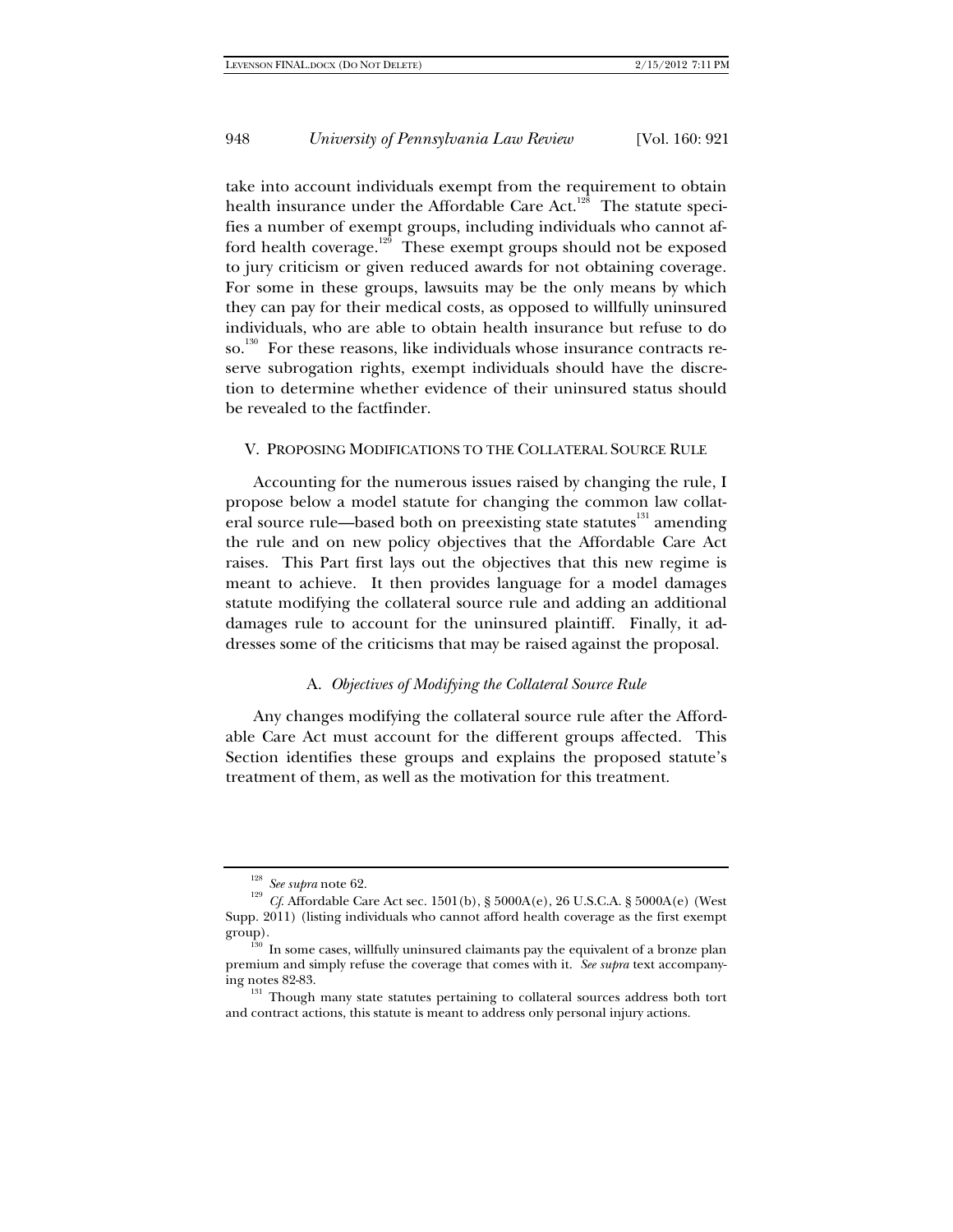#### 1. The Willfully Uninsured Claimant

If the purpose of the collateral source rule, and of tort law more generally, is to proportionately allocate the costs of harm to the individuals who cause it, then it is reasonable to hold a claimant partially responsible for shirking his responsibility to mitigate the costs of this harm by purchasing insurance. The Affordable Care Act fundamentally changed the incentives surrounding the purchase of medical insurance by imposing the individual mandate, and the collateral source rule should be updated to align with an individual's new responsibility to obtain coverage.

For this reason, the model statute proposed here would introduce a new damages rule to supplement the changes proposed to the collateral source rule below. The new statute would require the subtraction of the amount of medical costs that would have been covered under a bronze plan, the minimum coverage plan acceptable under the Affordable Care Act, from damages awarded to willfully uninsured plaintiffs. The bronze plan is the only justifiable plan to use as a measure because using a more expensive plan would punish uninsured plaintiffs for not obtaining coverage they were not obligated to buy. To protect willfully uninsured claimants from the reduction of damages that would not have been covered under a bronze plan, the model statute incorporates a version of the make-whole rule. This proposed statute would ensure that the awards for willfully uninsured claimants are not unjustly reduced and that these claimants do not unjustly benefit from damages that should be covered by an insurance plan.

### 2. The Insured Claimant

The Affordable Care Act's passage has also weakened some of the justifications for upholding the collateral source rule for insured claimants. Although there is still a deterrence justification for holding the tortfeasor responsible for the full cost of his harm, it now makes little sense to preserve a rule meant in part to protect or reward insured claimants when obtaining insurance is mandatory. In light of the proposal for reducing the awards of willfully uninsured claimants, it is only equitable that the damages rule for uninsured claimants be the same for insured claimants. Therefore, under the model collateral source rule proposed below, the court must reduce the insured claimant's award post-verdict to reflect the amount paid by the collateral source—except in the case of claimants with subrogation obligations. For these claimants, no portion of the award subject to a subro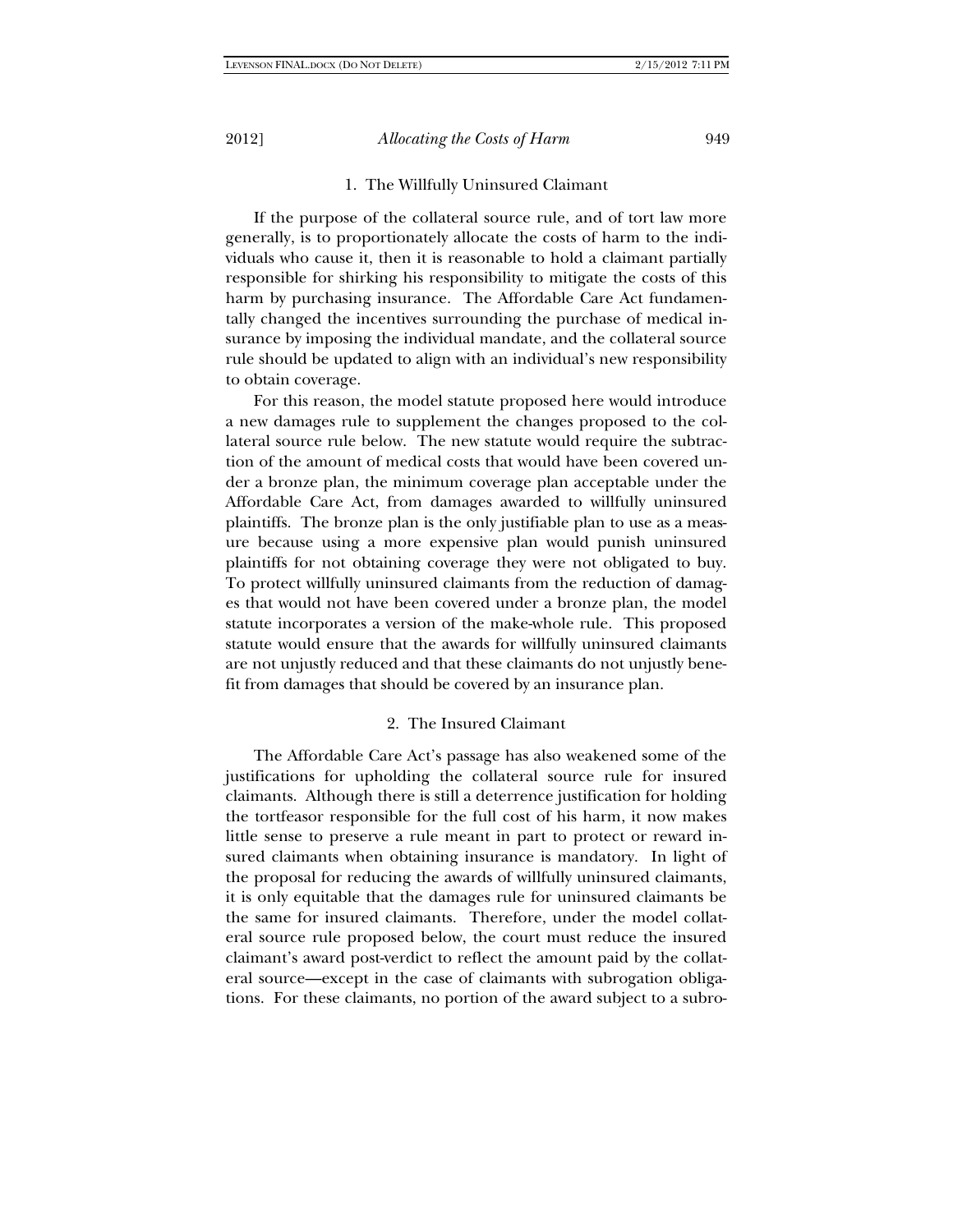gation agreement may be reduced from the claimant's award. Furthermore, because of the unique difficulties posed by subrogation,<sup>132</sup> the proposed rule contains both a make-whole provision and the opportunity for claimants subject to subrogation agreements to present evidence of this obligation to the jury. The make-whole provision, in particular, is meant to ensure that the claimant is adequately compensated. In addition, the actual cost of collateral benefits—and not the reasonable cost of medical care—is deducted from the award, leaving room for the additional coverage of the insured claimant's costs, since the jury will still be asked to award the reasonable cost of care. The provisions for insured claimants reflect limitations on the damages portion of the collateral source rule that are currently in place in a majority of states.<sup>133</sup>

3. The Claimant Exempt from Purchasing Insurance

Because the claimant exempt from purchasing insurance may have no other means of covering his medical costs, he is exempt from the provision in the proposed statute that reduces the award of a willfully uninsured plaintiff. Like the claimant subject to a subrogation agreement, the exempt claimant should also have the option to share this fact with the jury, if he so chooses. Since the uninsured claimant receives no collateral benefits, no reductions are made from his award.

### B. *Model Statute for the Introduction of Evidence Pertaining to Collateral Sources*

(a) In all tort actions for which economic damages for personal injury are claimed and are legally recoverable, information pertaining to whether the claimant has been or will be paid or reimbursed by a third party is not admissible, except that information relating to the payment of collateral benefits or the lack thereof may be introduced by the claimant if:

> (1) the court determines that the claimant has an obligation to repay the expenses which have been or will be paid or reimbursed; or

> (2) the court determines that the claimant is exempt from obtaining insurance under 26 U.S.C. § 5000A(d) or (e).

<sup>132</sup> *See supra* Section IV.D. 133 *See* statutes cited *supra* notes 21-22.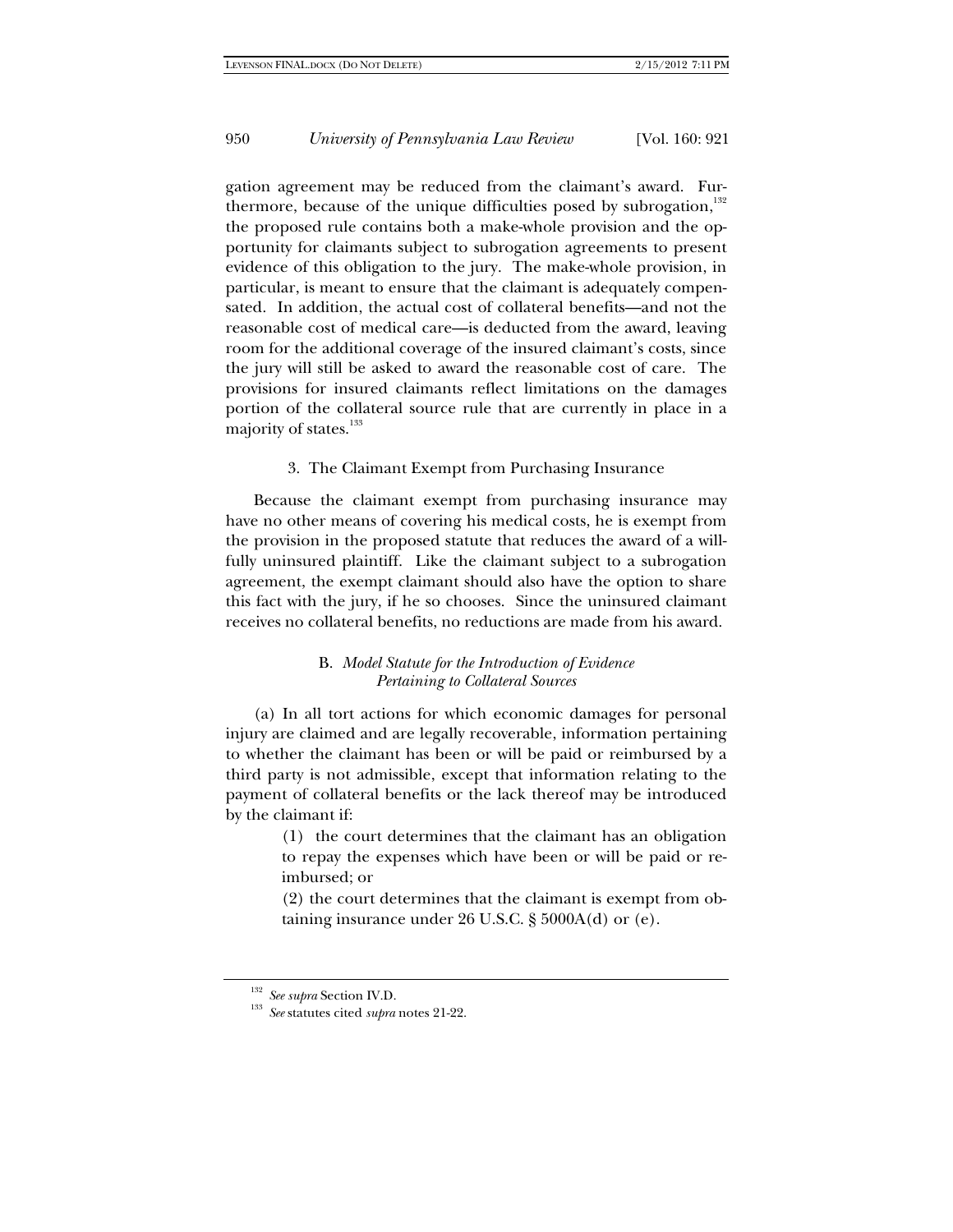(b) The trial judge shall deduct from the verdict the amount of nonsubrogated collateral benefit paid to the claimant by a third party, less the total amount determined to be paid, contributed, or forfeited by the claimant to obtain reimbursement or payment of medical or hospital expenses.

(c) After the finder of fact has returned its verdict, the defendant may produce evidence that the claimant failed to obtain minimum essential insurance coverage under 26 U.S.C. § 5000A(b), but was not exempt from purchasing insurance under 26 U.S.C. § 5000A(d) or (e). If the court so finds, it shall reduce the damages to be awarded by the amount that would have been reimbursed to him by the lowest level of minimum essential coverage accepted under 42 U.S.C.  $\S 18022(d)(1)$ , "the bronze plan," except that:

> (1) this amount may be deducted only to the extent that the verdict exceeds the amount of the claimant's damages that would not be covered by the bronze plan; and

> (2) the claimant is not entitled to the costs of any penalty paid under 26 U.S.C. § 5000A(b) for failure to obtain insurance coverage.

#### C. *Effect of the Model Statute*

This model statute may be criticized by those who argue that holding willfully uninsured claimants responsible for their failure to purchase mandatory health insurance accomplishes neither the compensatory nor the deterrent function of tort law. The rule offered above does not fully compensate the willfully uninsured claimant for his injury, nor does it impose the full cost of harm on the tortfeasor.

However, this model statute aims to achieve compensation and deterrence more broadly. In failing to obtain the mandatory insurance, the willfully uninsured claimant causes a loss to society by failing to take part in a system that promotes loss compensation at a low price to individuals. In this sense, the willfully uninsured plaintiff is held responsible for the portion of the loss he could have covered, just as a claimant's award can be deducted for comparative negligence.<sup>134</sup> In this way, and by exempting uninsured plaintiffs who are not required to purchase health insurance under the Affordable Care Act, the pro-

See, e.g., Cockerline v. Menendez, 988 A.2d 575, 588 (N.J. Super. Ct. App. Div. 2010) ("[The] comparative fault system is intended to ensure 'the distribution of loss in proportion to the respective faults of the parties causing that loss.'" (quoting Brodsky v. Grinnell Haulers, Inc., 853 A.2d 940, 947 (N.J. 2004))).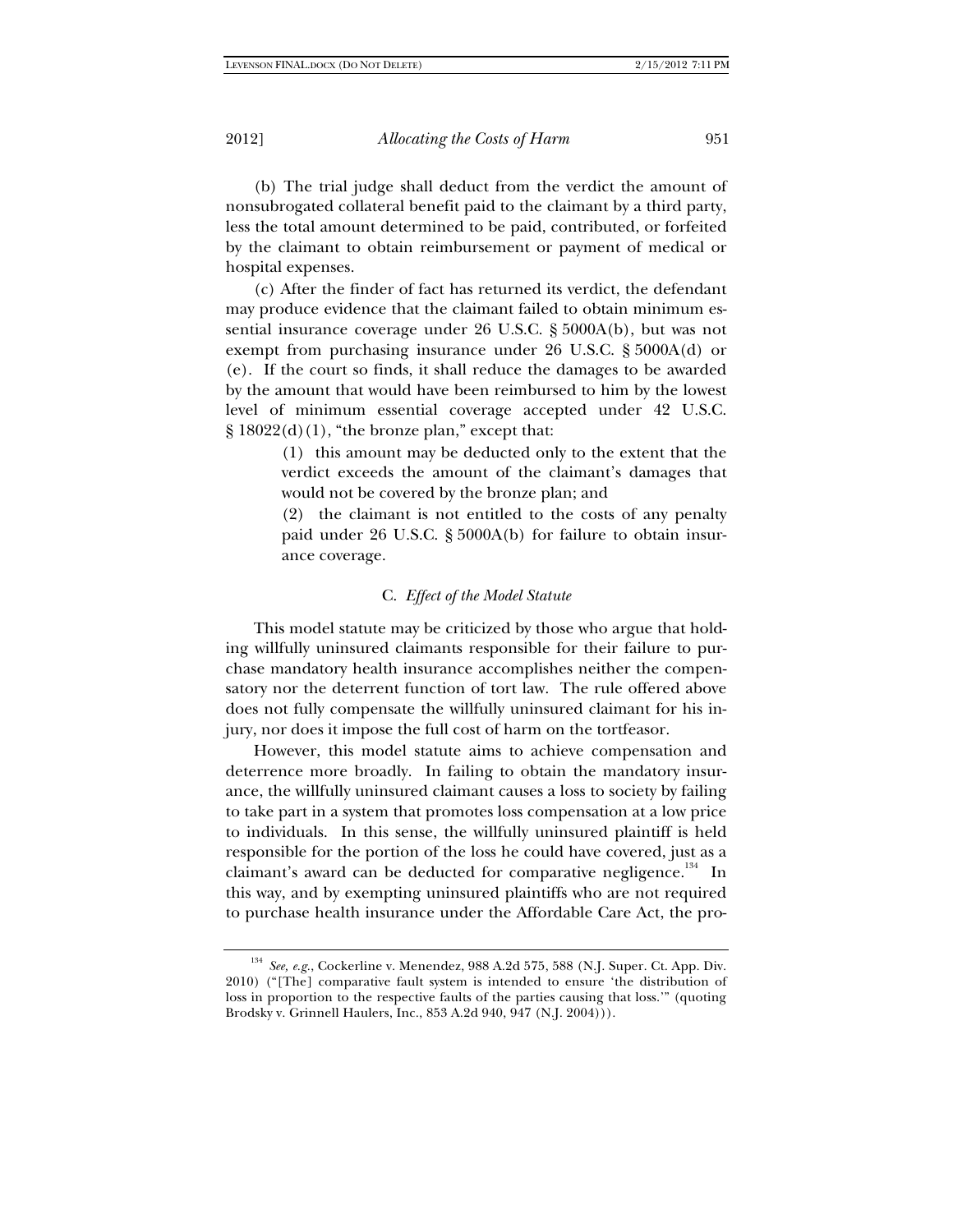posed statute attempts to achieve the equitable result. This proposal would also affect settlement negotiations by lowering the willfully uninsured claimant's expectation of the damages he could receive from a trial.

Similarly, a deterrence perspective can justify this revised rule. Now that obtaining insurance coverage is mandatory, this rule imposes costs on both parties at fault in a suit—the tortfeasor and the willfully uninsured claimant. To ensure that the tortfeasor still pays a portion of the damages, the only costs imposed on the claimant are those that otherwise would have been covered by the lowest level insurance plan, and the successful claimant is guaranteed recovery of his other costs before his damages are reduced.

Supporters of the common law collateral source rule may raise arguments from the traditional debate: that the common law rule protects insured claimants and that this particular statute undermines the deterrence function of the collateral source rule. However, with the significant majority of Americans insured, $135$  the rule will not protect claimants from jury assumptions. Collateral source rule supporters also may argue that a statute that reduces damages undermines the deterrence achieved from the tortfeasor's payment of full damages. However, many states have already adopted this kind of reduction to combat rising insurance costs and the increased use of liability insurance.<sup>136</sup> The model statute attempts to maintain a level of deterrence by allowing insured claimants to continue to receive write-offs and encouraging subrogation. In addition, the model statute's primary aim—to allocate the costs of harm fairly in light of the Affordable Care Act—functions as a deterrent for those claimants who may otherwise choose to ignore their obligation to purchase insurance.

#### **CONCLUSION**

Although the passage of the Affordable Care Act will not resolve the collateral source rule debate, it has the potential to galvanize states and the federal government to reevaluate their collateral source rule statutes by introducing a new factor to be considered in the debate: the willfully uninsured claimant. By evaluating how the debate over the collateral source rule has changed, perhaps a new consensus can be achieved in terms of resolving some of the differences among states that have limited the rule. The model statute presented here is

<sup>135</sup> *See supra* note 66. 136 *See supra* note 21.